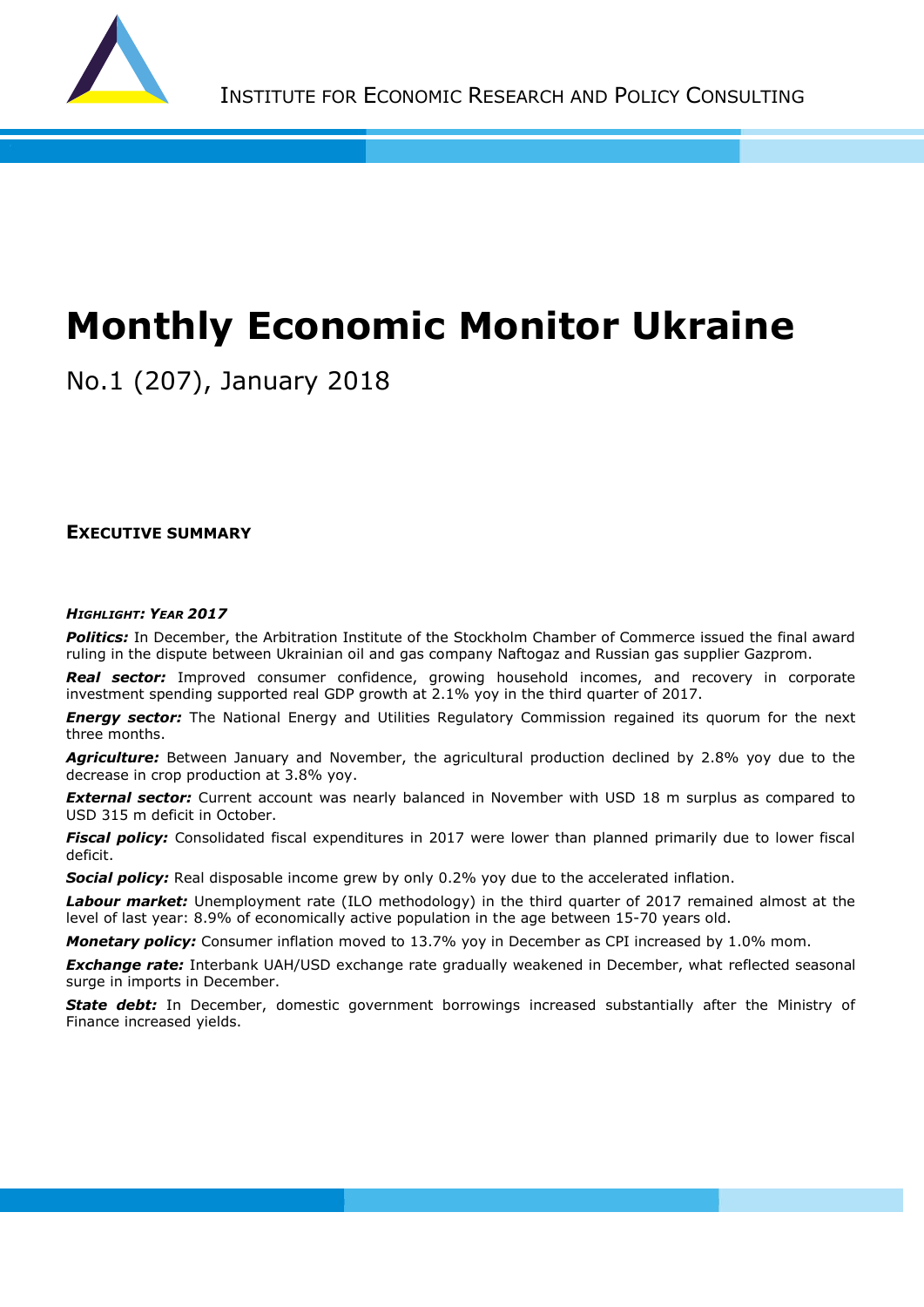### **Highlight of the month: Year 2017 THE YEAR IN REVIEW**

2017 was a year of hopes that had a mixed record in coming true. In international relations, there were a number of successes including visa-free regime for short-term travels of Ukrainians to the EU, the introduction of free trade area with Canada and the full implementation of Association Agreement between Ukraine and the EU. Ukraine was able to return to the international capital markets for the first time since 2013. The Parliament finally approved the healthcare reform law, which means that the reform of primary healthcare starts in 2018. The approval of the Education Law became controversial. It means important changes in the status of education establishments and modernisation of education curriculum, but its provision on language of teaching was heavily criticised by Hungary and Poland. Approved pension reform only partially reflected the obligation of country in the framework of the IMF program as higher requirements of working record were complemented by higher than previously expected increases in pensions. At the same time, the Government failed to approve the land market reform. Instead, the Parliament extended the moratorium on agricultural land sales for another year. The privatization law and the law on credit registry were not approved. The automatic inspection of edeclarations was not also introduced. The Anti-corruption court was not created The Government also did not increase gas tariffs for population as it was previously planned. As a result, Ukraine did not receive scheduled for 2017 two tranches of IMF loan and the final tranche under the MFA III.

Economic recovery was lower than previously expected: real GDP is estimated to grow at about 2.2% in 2017. Low growth is partially explained by the blocked of trade with the occupied part of Donbas. Inflation was significantly higher than the NBU target due to rapid increase in minimum wage and growth of commodity prices.

#### **Politics**

- The anti-corruption policy was among the most debated issues over entire 2017. The anti-corruption institutions continued working with the different levels of success. The National Anti-Corruption Bureau (NABU) indicted several high-ranking officials, including the Head of State Fiscal Service, in the corruption. Several members of the Parliament were stripped of their parliamentary immunity, which opens the possibility to open court trials against them. At the same time, the National Agency on Corruption Prevention (NAPS) has delayed the inspection of e-declarations; the selection of e-declarations for inspection was based on manual approach and not on risk profiling.
- During the year, several Ukrainian anti-corruption activists were attacked and charged with crimes. Additionally, a newly introduced legislation required anti-corruption activists to declare their personal assets starting from 2018, while a number of NGOs and commercial firms reported being searched by law enforcement bodies.
- Ukraine made progress in reforming healthcare, public administration, secondary education, justice and pension systems, and public media. The healthcare reform was started by adopting the laws that reorganize health care facilities from budget entities into state-owned and municipal non-profit enterprises and allowing patients to choose their primary care doctor. Justice system reform in 2017 included steps on introducing more transparency into selection of judges, launching a new Supreme Court, and reorganization of the first instance courts. Ukraine also continued the transformation of state-controlled TV and radio broadcasting companies into politically independent public broadcasters by launching the new Ukrainian public broadcaster National Public TV and Radio Company of Ukraine (NPTRCU).
- Ukraine received the USD 1 bn disbursement of the loan from the International Monetary Fund under the Extended Fund Facility (EFF) program and EUR 0.6 bn from the EU in the framework of the MFA III. At the same time, the two planned disbursements of the IMF loan to Ukraine and the final tranche of the MFA III were missed in 2017. The country did not implement a number of significant reforms including elimination of the moratorium on the sales of agricultural land, establishment of the Anti-Corruption court, and introduction of the automatic inspection of e-declarations of government officials.
- Citizens of Ukraine holding biometric passports received the right for short-term visa-free travel to the EU following the respective approval of the EU Council. The official dialogue between Ukraine and the EU on visa liberalization began in 2008, and in 2010. The EU provided a visa liberalization plan for Ukraine that included a list of measures, such as introducing biometric passports, establishing anti-corruption agencies, and launching electronic assets disclosure system for public officials. However, the EU reserves the right to cancel the visa-free travel for Ukraine if the country does not meet the necessary conditions, in particular, fails to ensure the independence, effectiveness, and sustainability of the anti-corruption institutions.
- Since March 2017, the trade with the uncontrolled eastern parts of the country was stopped as a result of the shipments blocking campaign that was carried out by politicians and activists in protest against trading with Russia-led separatists. As the eastern parts of Ukraine supplied the major share of coal to the rest of the country, Ukraine experienced power shortages and had to import coal, while supply chains were disrupted for metallurgical factories in the country that relied on the eastern coal, coke, and ferrous metals.
- The Canada-Ukraine Free Trade Agreement (CUFTA) came into force on August 1, 2017. The Association Agreement between Ukraine and the EU fully entered into force on September 1, 2017.
- The military conflict with combined Russian-separatist forces in the eastern Ukraine continued in 2017. The most serious escalations of the conflict took place in winter in the town of Avdiivka where the shelling by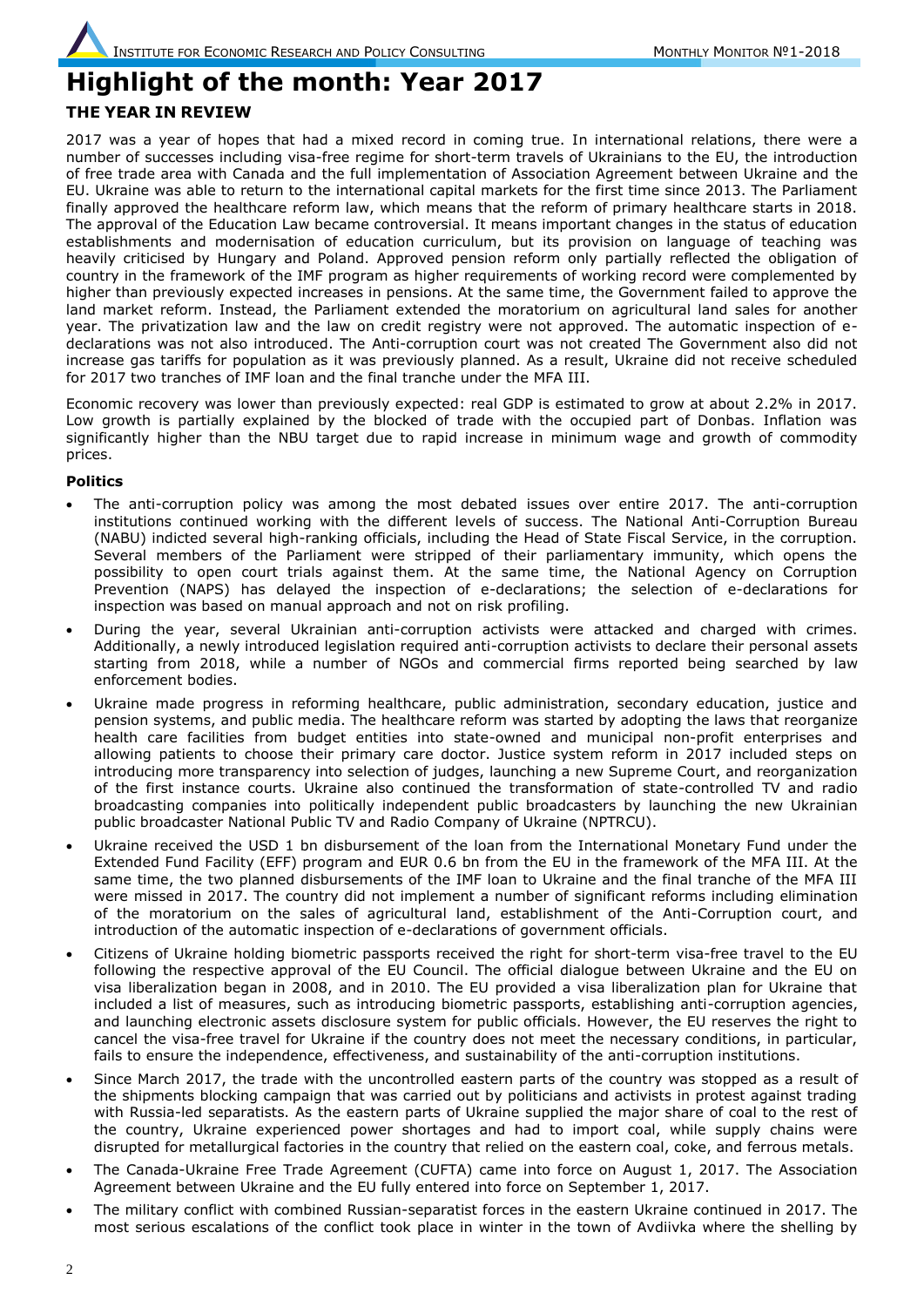INSTITUTE FOR ECONOMIC RESEARCH AND POLICY CONSULTING MONITOR MONTHLY MONITOR Nº1-2018

combined Russian-separatist forces damaged infrastructure and left local residents without water, heating, and electricity in the freezing weather as well as in summer when combined Russian-separatist forces repeatedly broke the temporary ceasefires. With a purpose to counteract Russian disinformation, Ukraine blocked several Russian websites and social media platforms. 203 service members of the Ukrainian Armed Forces were killed in the war in 2017 and 1126 service members were wounded.

 In the biggest prisoner exchange since the beginning of the war, Ukraine in December exchanged 237 imprisoned fighters of illegal armed groups for 74 hostages captured by combined Russian-separatist forces. Earlier in 2017, two members of the Mejlis of the Crimean Tatar people were released from politically motivated imprisonment by Russian occupational authorities in the Autonomous Republic of Crimea, while many more Ukrainian citizens remain captive in the Crimea, in the eastern Ukraine, and in Russia.

#### **Real sector**

- Real GDP in the first three quarters of 2017 increased by 2.3% yoy due to stronger domestic demand. Gross fixed capital accumulation surged by 19.5% yoy as companies continued to invest in new machinery and equipment and infrastructure after years of underinvestment. At the same time, higher minimum wage and tighter labour market helped spur income growth and domestic demand. However higher domestic demand drove 7.3% yoy growth of imports. Real exports increased by 1.8% yoy as diversification of exports and improved external demand offset the effects of blocked trade with occupied part of Donbas.
- Most sectors improved their performance during the year. Industrial output was almost unchanged in eleven months of 2017 (0.1% yoy decline reported). Growing domestic demand spurred growth of manufacturing output by 3.9% yoy. This offset decline in extractive industry output by 6.0% yoy and electricity production by 5.7% yoy due to blocked trade with occupied part of Donbas. Rising domestic demand also fuelled growth in retail sales and freight volumes. Growing infrastructure investment and commercial property development helped construction to increase by 22.5% yoy in January-November.

#### **Energy**

- The Stockholm Arbitrage Court adopted a final decision in the Naftogaz-Gazprom gas supply case. The court cancelled the "take or pay" clause of the gas contract for 2012-2017, thus, saving the Naftogaz USD 56 bn. It also decreased the required amount of gas purchase to 5 bcm per year from 52 bcm in 2018-2019 and obliged Gazprom to decrease the contracted gas price to market levels. However, the Naftogaz still has to pay the Gazprom USD 2 bn for the gas consumed in 2014.
- The law "On the Electricity Market of Ukraine" was adopted in May 2017. It introduced a new energy market model in accordance with the Third Energy Package, including the unbundling of transmission and distribution system operator requirements. The Energorynok, the national operator of the wholesale electricity market in Ukraine, later that year created a branch 'Market Operator' for selling the electricity on the "day ahead" and 24-hour electricity markets according to the new energy market model. In addition, the state enterprise Ukrenergo, the national operator of the electricity network, was transformed into a private joint stock company with a 100% public ownership.
- In June 2017, several important laws were adopted, including the law on general rules for commercial metering of utility services, on the Energy Efficiency Fund, and on energy performance of buildings. The requirement on energy efficiency certification for several key b building categories, including new buildings, is expected to launch a fundamentally new market for the thermal and energy modernization of the buildings in Ukraine. Newly launched Energy Efficiency Fund will partially compensate costs improved energy efficiency of the buildings. The Fund's activities are to be financed at the expense of central budget and international donors' contributions. The State Budget Law for 2018 allocates UAH 1.2 bn for the Fund's financing, which is unlikely to be sufficient for the effective Fund's activity.
- In June, the Government refused the plans to increase gas tariffs for population requiring that the Naftogaz should provide the gas to households at the same price as before. This returns price distortions on the Ukrainian gas markets and might result in further deterioration of gas infrastructure and overconsumption of gas by the population.
- Ukrainian electricity system operator Ukrenergo signed an agreement on the unification of the electrical system of Ukraine and Moldova with the electricity system of continental Europe ENTSO-E. Synchronization with ENTSO-E requires not only resolving complex technical issues but also introducing different principles of selling electricity (when any consumer in Ukraine can buy electricity from any European producer and Ukrainian producers can export electricity to any consumer in Europe).

#### **Transport**

- In 2017, the Cabinet of Ministers extended the temporary mechanism for financing the construction of highways in Ukraine. 50% of the over-executed customs revenues (mostly VAT on imports) are earmarked for highway construction in the respective region. This plan was continued for 2018.
- High fees in Ukrainian sea ports have long been an obstacle to the development of sea industry in Ukraine. The Cabinet of Ministers decided to increase the ports' competitiveness by decreasing sea port (ship, channel, lighthouse, sanitary, anchor, private and administrative) fees by 20% starting 2018.
- In October 2017, the Ukrzalisnytsia finished construction of Beskydsky railway tunnel, which goes through Carpathian mountains from Beskyd to Skotarske stations. The new tunnel will allow up to 100 pairs of trains per day at the speed of 60-70 km/h (up from 47 pairs of trains at the speed of 15-40 km/h of the old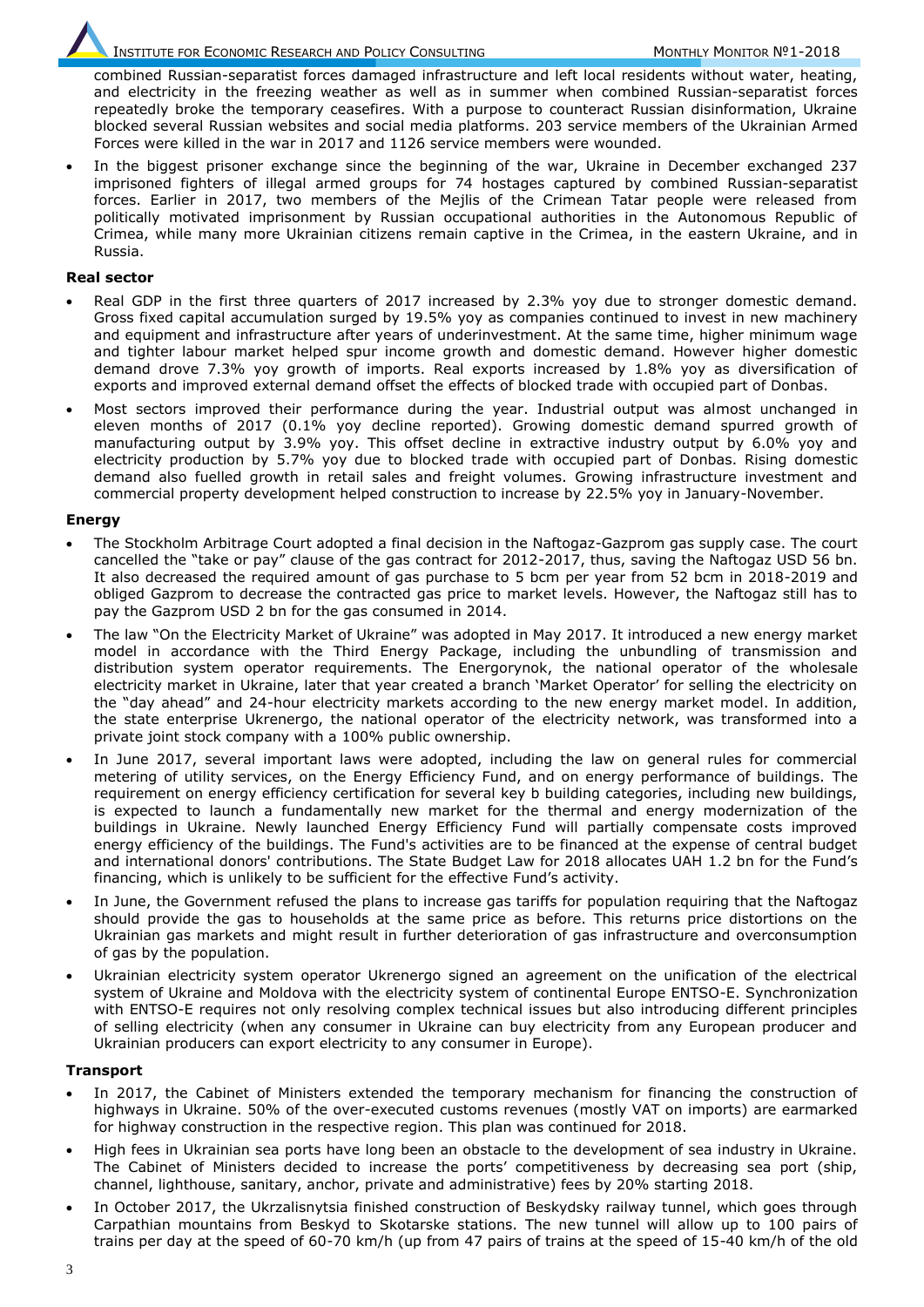tunnel). The Ukrzaliznytsya expects to make the new tunnel operational by June 2018 after it finishes constructing the railway in the tunnel and laying the electricity cables. The tunnel will increase Ukraine's attractiveness as a transit country.

#### **Agriculture**

- Between January and November, the agricultural production declined by 2.8% yoy due to decrease in crop production at 3.8% yoy.
- The Government in 2017 set a priority to support farming and development of agricultural cooperation. This decision resulted in the establishment of a new position of Deputy Minister of agricultural policy, who will be responsible for the support of farming. The Government also adopted Concept on the development of farms and agricultural cooperatives for 2018-2020.
- One of the main Eurointegration laws "On the safety and hygiene of animal feed" was adopted. It approximates the animal feed production to the European food safety requirements.
- The EU adopted additional tariff quotas for duty-free importation of a number of Ukrainian agricultural products (cereals, honey, processed tomatoes, grape and apple juices). Quotas for honey and grape juice are filled almost immediately.
- The system of state support for agricultural producers showed limited effectiveness in 2017. Large poultry producers received the lion's share of subsidies.

#### **External Sector**

- During 11 months of 2017, current account deficit remained at USD 3.0 bn (as close to 2016 figure). Larger merchandise trade deficit and investment income payments were offset by higher remittance inflows and trade in services surplus.
- Exports of goods increased by 20% yoy including 33% yoy increase in exports to the EU. This reflected higher commodity prices and likely effects of free trade with EU. Between January and November imports of goods increased by 22% yoy as mineral imports jumped by 51% yoy from low base. Investment demand explained continued fast growth in machine building imports that increased by over 81% from 2015 low. Imports of other items increased by 15% yoy buoyed by consumer demand.
- Financial account surplus reached USD 5.5 bn in January-November (as compared to USD 4.7 bn during the same period of 2016). Public sector inflows increased to USD 2.1 bn as Ukraine issued Eurobonds whiles nonfinancial FDI inflows increased to USD 1.5 bn but remained very low.

#### **Fiscal policy**

- 2017 fiscal year repeated traditional problems of fiscal policy in the country. During the year, central fiscal budget and local budgets were in surplus, which turned into deficit at the end of the year. The central fiscal deficit is estimated to reach near UAH 45 bn. Financing of capital expenditures at the end of the year again resulted in low effectiveness and efficiency, which urge the Government to shift to the Medium-Term Expenditure Framework (MTEF) from traditional one-year budgeting. The Government has promised to implement the MTEF starting the Budget 2019.
- Privatisation plans were again not realised in 2017. Overall, privatization receipts at UAH 3.4 bn accounted for only about 20% of annual target. The attempts to privatize the Odessa Portside Plant failed.
- In April, the automatic VAT refund was introduced on the basis of electronic registry, which is available online. According to the State Fiscal Service, between April and October VAT refund arrears were almost eliminated. This contributes substantially to the improvement of business climate. At the same time, the implementation of the blocking of the VAT invoices registration since July 2017 was controversial, what resulted in its termination since the beginning of 2018.
- In December, the Parliament approved the State Budget Law for 2018 and the amendments to the Budget Code and the Tax Code. The Budget-2018 is based on realistic macroeconomic assumptions but contains risks related to revenues and deficit financing. Amendments to the Budget Code primarily are explained by the necessity to implement healthcare reform and other changes in legislation. Tax amendments loosened fiscal stance through as the tax base was narrowed by the provision of some tax privileges on VAT payment (e.g. option paying VAT on imports of a number of investment goods in 24 monthly instalments; zero VAT rate for imports of electro cars).

#### **Social policy**

- Nominal disposable income increased in 2017 primarily due to higher wage income. Other income components increased slower. The growth of real disposable income was slow because of accelerated inflation.
- The pension reform was approved in autumn 2017. The retirement age was not increased. However, required working record to receive old-age pension will gradually increase. The minimum old-age pension was also raised. The Government also approved the roadmap to introduce the compulsory accumulative pillar of the pension system.
- The coverage of households with housing and utility subsidies increased in 2017. In November 2017, 6.6 m households received subsidies, which comprise 44.3% of all households. The central fiscal financing of subsidies was increased several times during the year.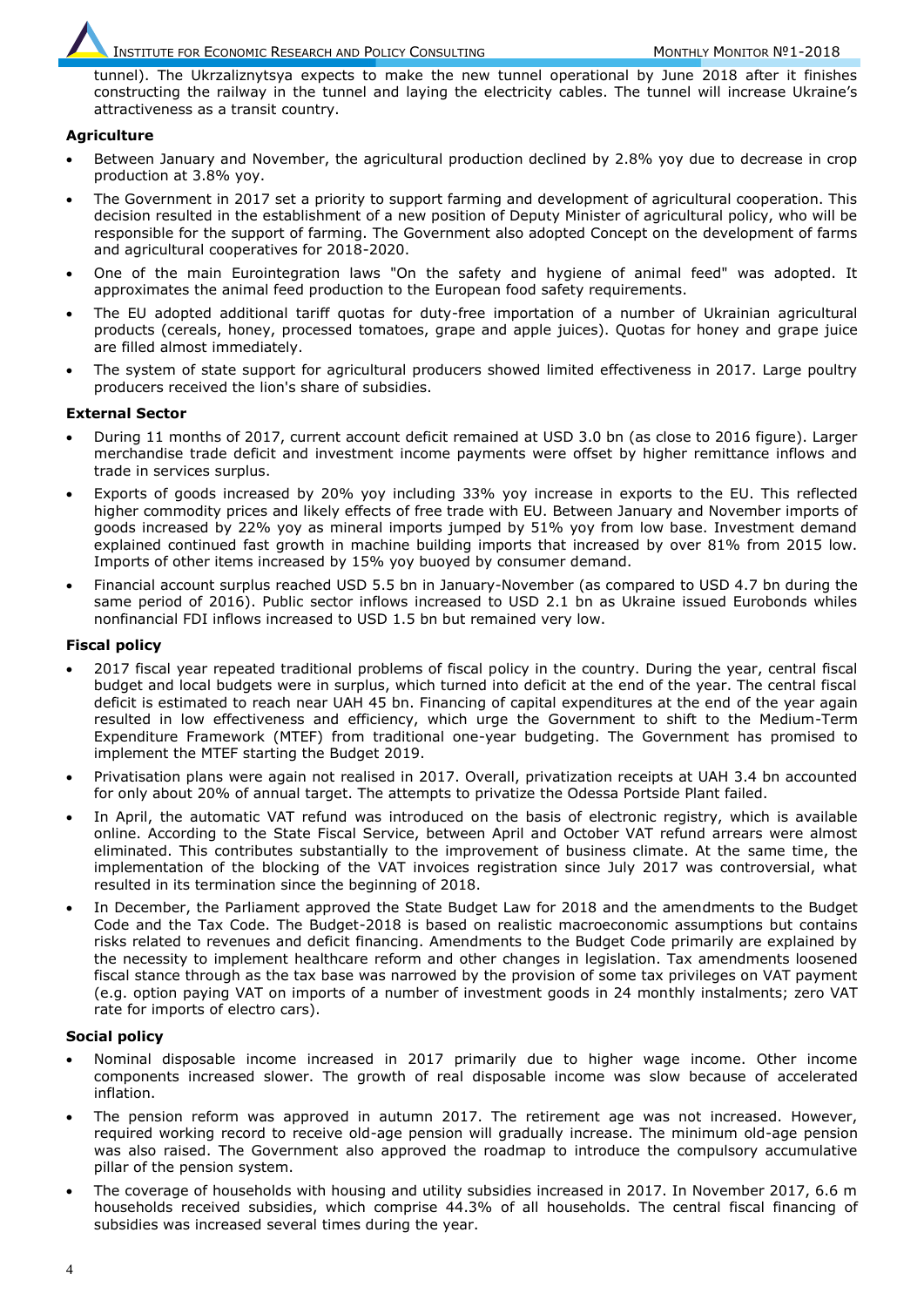#### **Labour market**

- The average wage in November 2017 reached UAH 7479 and was by 38.3% higher than in November 2016. It increased by 21.4% yoy in real terms. Wage growth was explained by surge in minimum wage in 2017 (from UAH 1600 to UAH 3200) and improved financial situation of companies.
- Unemployment rate (ILO methodology) in the first nine months of 2017 increased by 0.2 p.p. to 9.4% of economically active population in age of 15-70 years old. This is partially explained by demographic changes.
- The Government increased minimum wage from UAH 3200 to UAH 3723 since January 2018. The further increase of minimum wage to UAH 4200 during 2018 is promised by the Government.

#### **Deregulation**

- To lower administrative pressure on business and promote competition, Ukraine cancelled the government regulation of prices of a number of goods and services, in particular on food products that are considered socially significant.
- In 2017, Ukraine adopted a Law aimed to protect businesses from unjustified and illegal searches by law enforcement agencies. The Law allows searches only with presence of lawyers, requires the law enforcers carrying out searches to video record their actions, and prohibits seizing original documents and hardware.
- The obligatory use of stamps on documents for businesses was eliminated, which contributes to the ease of doing business.

#### **Inflation, monetary policy, and exchange rate**

- Inflation remained high in 2017 and reached 14.4% on average in 2016 from 13.9% in 2015. This reflected surge in food prices, gradual recovery in consumer demand and higher labour costs. Food prices increased by 13% while housing and utility costs surged by 27%.
- The NBU changed policy rate from 14% p.a. to 14.5% p.a. over the year. The NBU reduced the policy rate twice in spring but reverted the changes by the end of the year due to growing inflation pressure. Still, bank interest rates continued falling in 2017. The indicative retail rate for 12-month hryvnia deposits reduced to under 14% p.a. from 18% p.a.
- Interbank exchange rate weakened slightly from UAH 27 per USD in the beginning of 2017 to UAH 28 per USD Hryvnia exchange rate followed seasonal pattern where it appreciated in the spring and weakened in the end of the year. Higher consumer and investment demand for imported goods increased pressure on the exchange rate in last quarter of 2017. International reserves reached USD 18.8 bn by the end of 2017 due to public sector foreign currency borrowing and net purchases of foreign currency on the interbank market.

#### **State debt**

- State debt grew by 7.5% in the US dollar equivalent (to USD 76.3 bn) or by 6.9% in hryvnia equivalent (to UAH 2 062 bn) in eleven months of 2017. External fiscal sustainability risks remained high as FX debt accounts for 69.7%.
- Between January and November, domestic debt increased by 6.8% in hryvnia equivalent primarily due to further recapitalization of the state banks. Total capital injection for PrivatBank, Oshchadbank, and Ukreximbank reached UAH 70.7 bn in 2017.
- In October, the Government and the NBU completed reprofiling of state domestic debt, which was in the portfolio of the NBU. The state domestic bonds at UAH 220 bn (out of UAH 361 bn) were exchanged by long-term bonds (with maturities in 2025-2047) with either indexed for inflation yields (about UAH 145 bn) or fixed yield.
- In 2017, Ukraine returned to the international capital markets for the first time since 2013. It placed 15 years Eurobonds of USD 3 bn at 7,375% p.a., USD 1.6 bn from which were directed for the buyback purchase of sovereign Eurobonds with maturity in 2019-2020. Ukraine also received USD 1.0 bn in one tranche from the IMF under the EFF and EUR 600 m from the EU under the MFA III. Overall, external debt grew by 7.6% in USD-equivalent in eleven months of 2017.
- The Ministry of Finance approved the Medium-term State Debt Management Strategy for 2017-2019. The target of direct state debt in relation to GDP was set at 66%, 62%, and 58%, respectively for 2017-2019. The average debt maturity is planned to increase to 7 years in 2017-2018 and 6 years in 2019.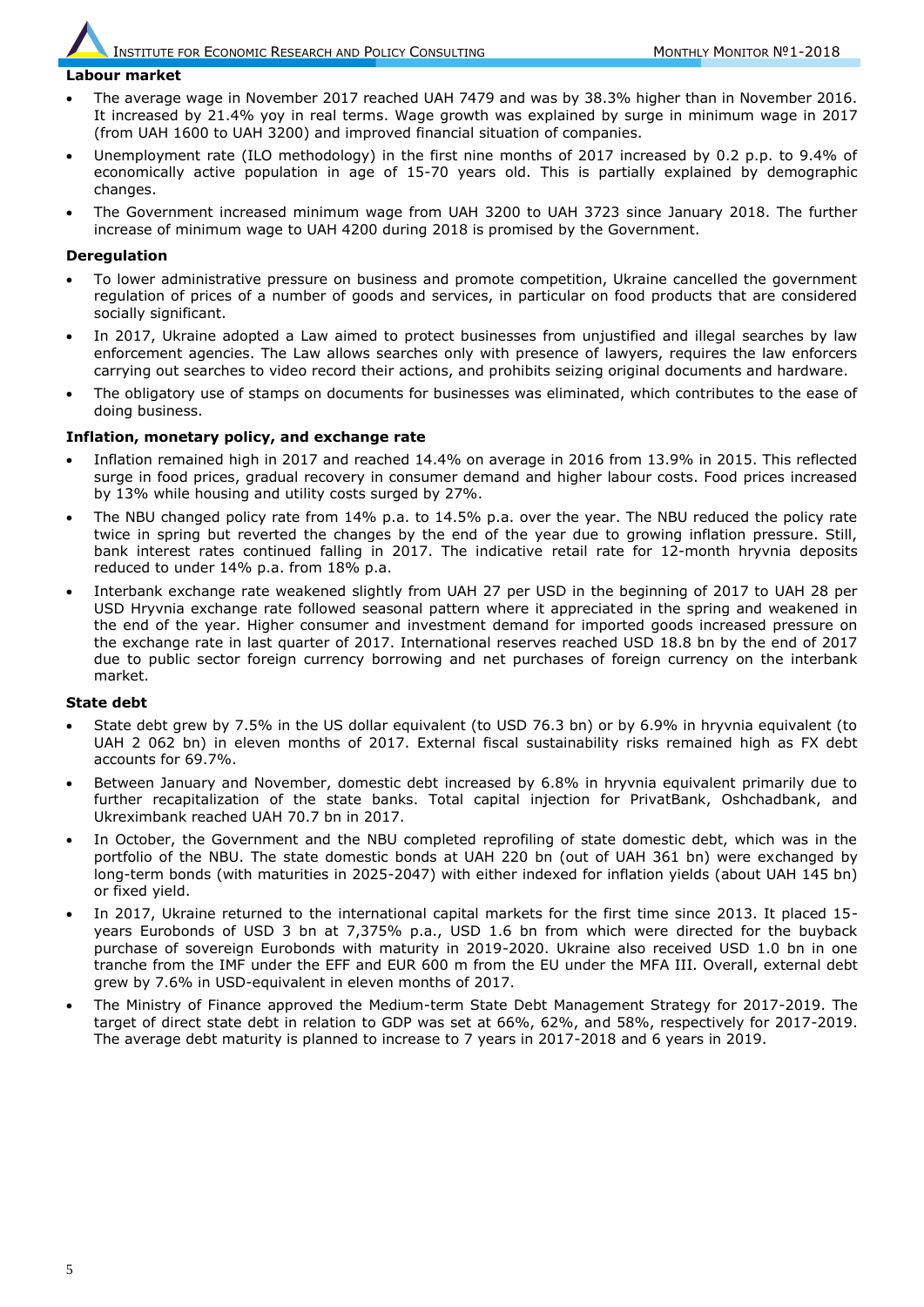## Monthly Economic Monitor Ukraine

#### **Politics: Naftogaz avoids tens of billions of dollars-worth claims in the gas-related international court case**

*Gas dispute.* In December, the Arbitration Institute of the Stockholm Chamber of Commerce issued the final award ruling in the dispute between Ukrainian oil and gas company Naftogaz and Russian gas supplier Gazprom. The ruling rejected Gazprom's USD 56 bn claims for the "take-or-pay" contract provision in 2012-2017. The court decision allowed Naftogaz to reduce its future mandatory annual purchases of gas from Gazprom for the next two years by more than 10 times, which will better match Ukraine's actual needs for gas imports.

As a result, Naftogaz will have to buy 5 billion cubic meters of gas per year from Gazprom starting in 2018. The ruling also obliges Naftogaz to pay Gazprom over USD 2 bn of debt for the gas supplied in 2014. This ruling follows the May 2017 ruling of the same court, which satisfied Naftogaz's requirement to reduce the gas price to market levels from April and to cancel the "take-or-pay" provision of the contract between the two companies.

In another claim, Naftogaz is seeking up to USD 16 bn award from Gazprom in relation to a transit contract. The Stockholm court is expected to reach a decision on this case in February 2018.

**The war in Donbas.** The armed conflict in the eastern Ukraine continued in December. Combined Russian-separatist forces broke the "Christmas ceasefire" that was agreed by the Trilateral Contact Group in Minsk in December in connection with the forthcoming Christmas and New Year celebrations. On the first day of the ceasefire, combined Russian-separatist forces attacked several positions of Ukrainian armed forces killing one Ukrainian serviceman. 20 service members of the Ukrainian Armed Forces were killed in the war in December, and 56 service members were wounded.

In December, Ukraine handed over 237 imprisoned fighters of illegal armed groups to the combined Russian-separatist forces, while in return they released 74 hostages who they had taken captive, including journalists, activists, academics, and bloggers. The hostages reported having been tortured by the combined Russian-separatist forces and being kept in inhuman conditions. It was the first exchange of prisoners between Ukraine and Russian-led forces over more than a year and the biggest one since the beginning of the conflict in the eastern Ukraine.

**Justice reform.** Judicial reform in Ukraine entered its second stage, which foresees the liquidation of local courts and the establishment of district courts. In December, President of Ukraine Petro Poroshenko signed the decrees that will launch the reorganization of courts. The purpose of this process is to improve access to justice and to ensure a more effective consideration of court cases. These changes, however, raise concerns about the possible delays with the cases that are currently being considered by local courts and about political influence on the appointment of judges to the newly created courts.

The President submitted a draft law to the Parliament that would create a High Anti-corruption Court in Ukraine. This step had been long expected by the country's anti-corruption agencies and civil society as well as by Ukraine's international partners. However, the representatives of the IMF, the EU, and the Venice Commission criticized the draft law. Ukrainian anti-corruption NGOs say that the draft law needs to be amended as it contradicts the recommendations of the Venice Commission. According to the draft law, the jurisdiction of the Court does not cover all cases investigated by the National Anti-corruption Bureau of Ukraine. Hot debates on the Draft are expected in the Parliament.

*Lethal weapon.* In December, the administration of U.S. President Donald Trump approved the sale of defensive arms to Ukraine that

**Population (without Crimea): 42.6 m Industry/GVA: 23% Agriculture/GVA: 14% Investment/GDP: 14% Exports: EU 32%, Asia 35%, Russia 9% Imports: EU 37%, Asia 20%, Russia 13%**



Institute for Economic Research and Policy Consulting Reytarska 8/5-A, 01034 Kyiv Fax (+38044) 278-6336 E-mail: [institute@ier.kiev.ua](mailto:institute@ier.kiev.ua) [http://www.ier.com.ua](http://www.ier.com.ua/)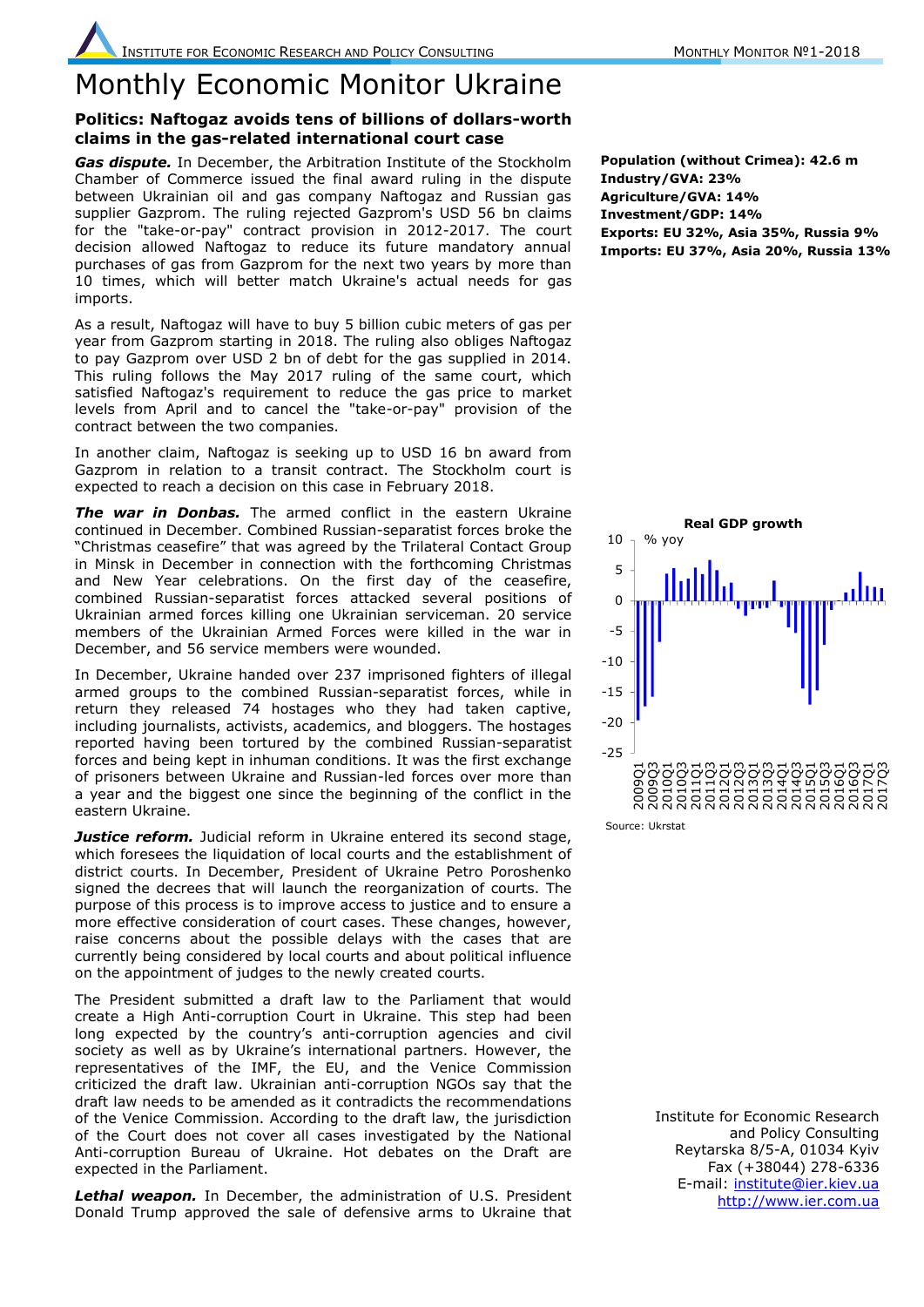INSTITUTE FOR ECONOMIC RESEARCH AND POLICY CONSULTING MONTHLY MONITOR №1-2018

includes sniper rifles, ammunition, and associated accessories. Later in the same month, the Trump administration approved a plan to provide lethal weapons to Ukraine including Javelin anti-tank missiles.

#### **Real sector: Economic recovery continues**

*GDP.* Real GDP grew by 2.1% yoy in the third quarter of 2017. GDP growth was supported by improved consumer confidence, growing household incomes and recovery in corporate investment spending. Real household demand increased by 5.4% yoy while gross fixed capital formation surged by 15.8% yoy. However growing consumer and investment translated into real imports growing by 13.2% yoy. This more than offset contribution of domestic demand to GDP growth. However, growth in external demand for goods and services exported by Ukrainian producers resulted in real exports rising by 6.9%.

*Sectoral trends.* Industrial output in November remained slightly higher than in 2016 with 0.3% yoy change. The growth of manufacturing slowed to 3% yoy but most manufacturing industries continued growing at a fast clip. Food production reduced by 1.8% yoy due to lower agricultural output. Production of chemicals, pharmaceuticals and construction materials continued double-digit growth. Metallurgy increased output by 2.7% yoy as increased focus on finished metal goods offset lower primary steel output. Production of electronic, optical and electric equipment dropped due to lull in orders. At the same time, production of machinery was stable while production of transport equipment continued growing. As a result, total machine building output grew by 3.6% yoy.

Extractive industry output declined by 2.8% yoy which is slower than in previous months as coal production in controlled part of Ukraine gradually offset some of the lost production in occupied Donbas and demand for construction materials increased.

Construction increased by 10.7% yoy in November with growth of infrastructure construction at 21% yoy due to higher fiscal capital outlays. Retail sales grew by 6.8% yoy in November as consumer demand remained strong.

#### **Energy: The NERC regained its quorum**

*NERC.* The National Energy and Utilities Regulatory Commission (NERC) regained its quorum for the next three months after the President assigned Viktoriya Morozova and Vadym Taratun as its members on December 23. This became possible due to the amendments on the NERC law approved in November. The new members were assigned till the election of new NERC members by the nomination committee but for not more than three months. The nomination committee has already announced the contest for five new members. The documents from the candidates are accepted until February 12, 2018.

*Electricity.* At its first meeting after regaining the quorum, the NERC adopted the drafts of several important documents for the implementation of the new electricity market model: the code of the transmission system, the code of the distribution systems, methodology of forming fees for connecting to the transmission and distribution systems, market rules, the rules of the "day ahead" market and the 24h market, rules of the retail electricity market and the commercial electricity accounting code. All these documents are available for comments on the NERC website.

The NERC increased the forecast wholesale price of electricity by 9.5% to UAH 1495 per MWT\*h in the first quarter of 2018 and by further 6% to UAH 1587 for the rest of the year. This is the price that the electricity producers sell electricity on the wholesale market. The increase was explained by the planned decrease of the share of the nuclear power plants in electricity generation to 53% and the increase of the share of thermal power plants to 31%. The NERC also took into the account the increase in the price of coal by 26% to USD 83 per ton.







Note: Since April 2014 - data excludes Crimea Source: Ukrstat

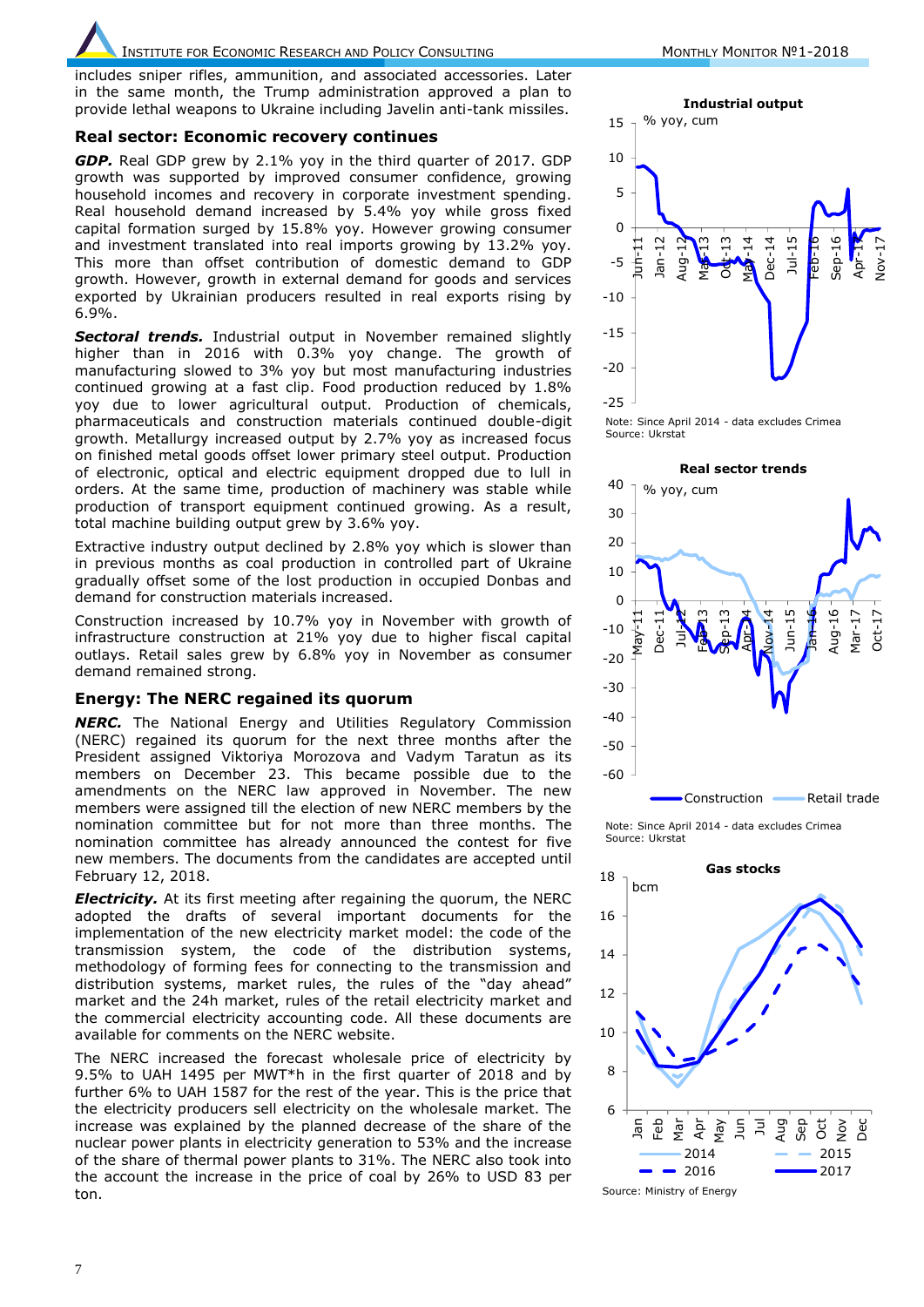#### **Agriculture: The Law on safety and hygiene of animal feed was approved**

**Production.** Between January and November, the agricultural production declined by 2.8% yoy due to decrease in crop production at 3.8% yoy. As of November 1, harvest of grain and sunflower seeds decreased by 6% yoy and by 9.5% yoy, respectively, due to unfavorable weather conditions. Harvest of potatoes and sugar beet increased by 2.1% yoy and 2.5% yoy, respectively.

Livestock production reduced by only 0.3% yoy as it was supported by the increase in egg production by 3.0% yoy. Milk production was close to last year's figure as higher yields counterweighted lower number of cows.

*Trade.* Between January and November, Ukrainian agricultural export increased by 19% yoy to USD 16.4 bn. Leading export positions were sunflower, safflower and cotton oil (24.3% of agricultural exports), corn (16.2%), and wheat (15.5%). Geographical structure of agricultural exports remains unchanged with 43% of exports to Asia, 31.8% to Europe, and 14.5% to Africa. Ukraine entered TOP-3 of the biggest exporters of agricultural goods to the EU.

Agricultural trade balance of Ukraine comprises USD 12.3 bn.

**Policy.** December was marked by debates on the amendments to agricultural legislation. The initiative to abolish VAT refund on exports of industrial crops and oilseeds since March 2018 resulted in farmers' strikes in the beginning of the month. Later, the Parliament decided to postpone the introduction of this amendment. The VAT refund will be cancelled for soybean exports from September 2018 and for rapeseed seeds exports from January 2020 as VAT rate for exports of these crops will be set at 0%. Sunflower seeds producers will continue to receive VAT refund on exports.

During approval of the State Budget Law for 2018, the program for budget subsidies to the agricultural producers was abolished. Instead, the financing of the support of livestock production was increased by UAH 1.7 bn to UAH 4 bn. Besides, the state support to horticulture and hop production is planned at UAH 300 m.

On December 21, the Verkhovna Rada adopted law on safety and hygiene of animal feed. The law regulates the relations between operators on the animal feed market; envisages rights and obligations, as well as responsibility for the quality and safety of products, and brings the terminology in line with EU legislation. The approval of the Law complies with Ukraine's obligations in the framework of the implementation of the Association Agreement between Ukraine and the EU.

#### **External sector: Current account was close to balance in November**

**Current account.** The current account was nearly balanced in November with USD 18 m surplus as compared to USD 315 m deficit in October. Trade deficit reduced to USD 0.45 bn from USD 0.71 bn in October as imports growth slowed. The net inflow of remittances remained high at USD 0.86 bn while net investment income payments moved to USD 0.39 bn.

Merchandise exports increased by 17% yoy in November. Agricultural product exports remained high but was lower than record figures from 2016. Grain exports dropped by 15% yoy but exports of other agricultural products continued to grow. Metallurgy exports exceeded USD 1 bn per month mark for the first time since 2014 as export volumes grew and steel prices remained much higher than in 2016. Export of machine building goods jumped by 83% yoy due to large (and likely one-off) shipments to China.

Merchandise imports increased by 17% yoy in November. Imports of machinery and equipment grew by 21% yoy from high statistical base. Imports of mineral products increased by 26% yoy due to record shipments of coal while gas imports also remained high. Imports of other items (excluding informal trade) surged by 24% yoy





Source: NBU preliminary estimates

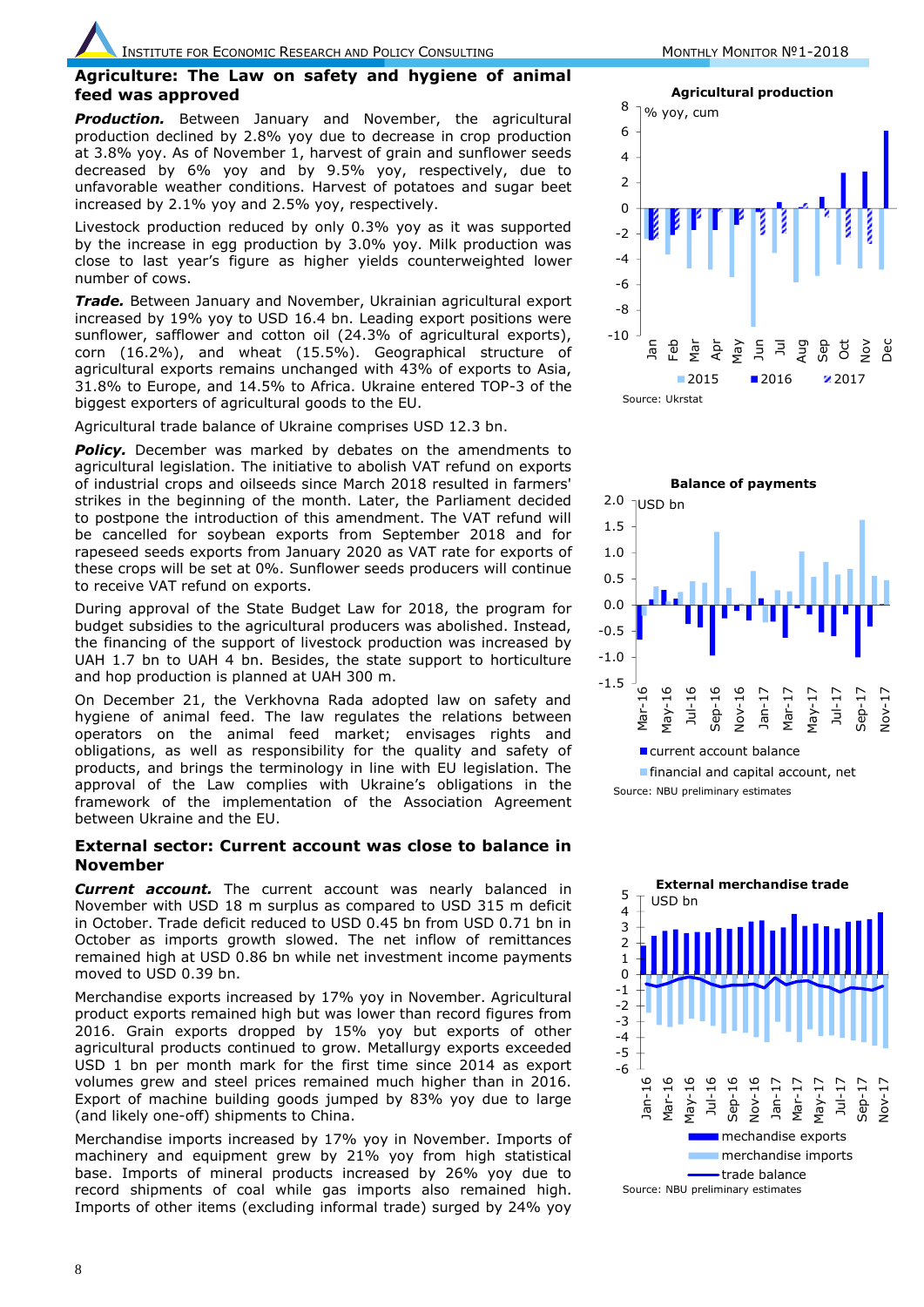as demand for imported food products and other imported consumer goods remained strong.

*Financial account.* Capital inflows under financial account were USD 0.5 bn in November. Public sector didn't engage in major external transactions with USD 31 m in net capital inflows. Bank sector reduced external assets by USD 431 m mainly to purchase foreign currency government bonds. Banks also converted some of its debt into capital leading to USD 105 m in FDI. Overall bank sector reported USD 379 m in capital inflows. Real sector raised only USD 64 m in net FDI in November while debt flows were close to balance: increase in trade loans offset other debt repayments. Cash foreign currency outside of the banking sector increased for the second month in a row reflecting higher depreciation expectations and higher cash foreign currency transfers from abroad.

#### **Fiscal policy: Budget turned to deficit in December**

According to the preliminary data of the State Treasury, in 2017 central fiscal revenues increased by 28.7% and accounted for 99.9% of plan. Local fiscal revenues grew by 36.3% and exceeded the annual plan by 6.6%. Wage growth, higher domestic demand, and improved financial situation of companies contributed to growth in tax revenues. Non-tax revenues increased primarily due to higher receipts from state-owned companies and budget entities as well as funds from special confiscation.

At the same time, consolidated fiscal expenditures were lower than planned primarily due to lower fiscal deficit even though they surged in December. Privatisation receipts reached only near 20% of annual plan. Increased expenditures at the end of the year resulted in liquidity problems, which forced the Government to increase shortterm borrowings on domestic market. Funds in Single Treasury Account dropped to UAH 5.1 bn at the beginning of January 2018 from UAH 54.1 bn in the beginning of December 2017. Overall, the consolidated fiscal deficit is estimated at UAH 40-45 bn.

#### **Social policy: Real disposable income remained stable in the third quarter**

Nominal disposable income in the third quarter of 2017 increased by 16.4% yoy. However, it grew by only 0.2% yoy in real terms due to the accelerated inflation.

Nominal wage income increased by 29.2% yoy. It grew slower than officially reported wages, which might be likely explained by deshadowing and decline in employment. Income from entrepreneurship and subsidiary farming grew by only 9.8% yoy likely due to high competition and stable demand. Income from social assistance grew by 11.4% yoy as the pensions and social assistance payments were increased in line with officially expected inflation. At the same time, income from property declined by 0.8% yoy as higher banking deposits of population were counterweighted by lower interest rates.

#### **Labour market: Strong wage growth in all sectors**

*Unemployment.* Unemployment rate (ILO methodology) in the third quarter of 2017 remained almost at the level of last year: 8.9% of economically active population in the age between 15-70 years old (8.8% in the same period of last year). The unemployment rate of women was much lower than that of men (6.6% and 11.0%, respectively).

Overall, in the first three quarters of 2017 unemployment rate at 9.4% was by 0.2 p.p. higher than in the same period of last year. The number of economically active individuals declined by 0.5% yoy during the same period.

*Wage.* The average wage in November 2017 reached UAH 7479 and was by 38.3% higher than in November 2016. Wage in agriculture, real estate, post service, education, healthcare, and sports remained on average lower than average in economy. The highest wages were paid in IT, financial sector, and state administration and defence.

**Growth of Consolidated fiscal revenues in January-November 2017**



Source: State Treasury eports

**Balance of the Single Treasury Account**





**Real disposable household incomes**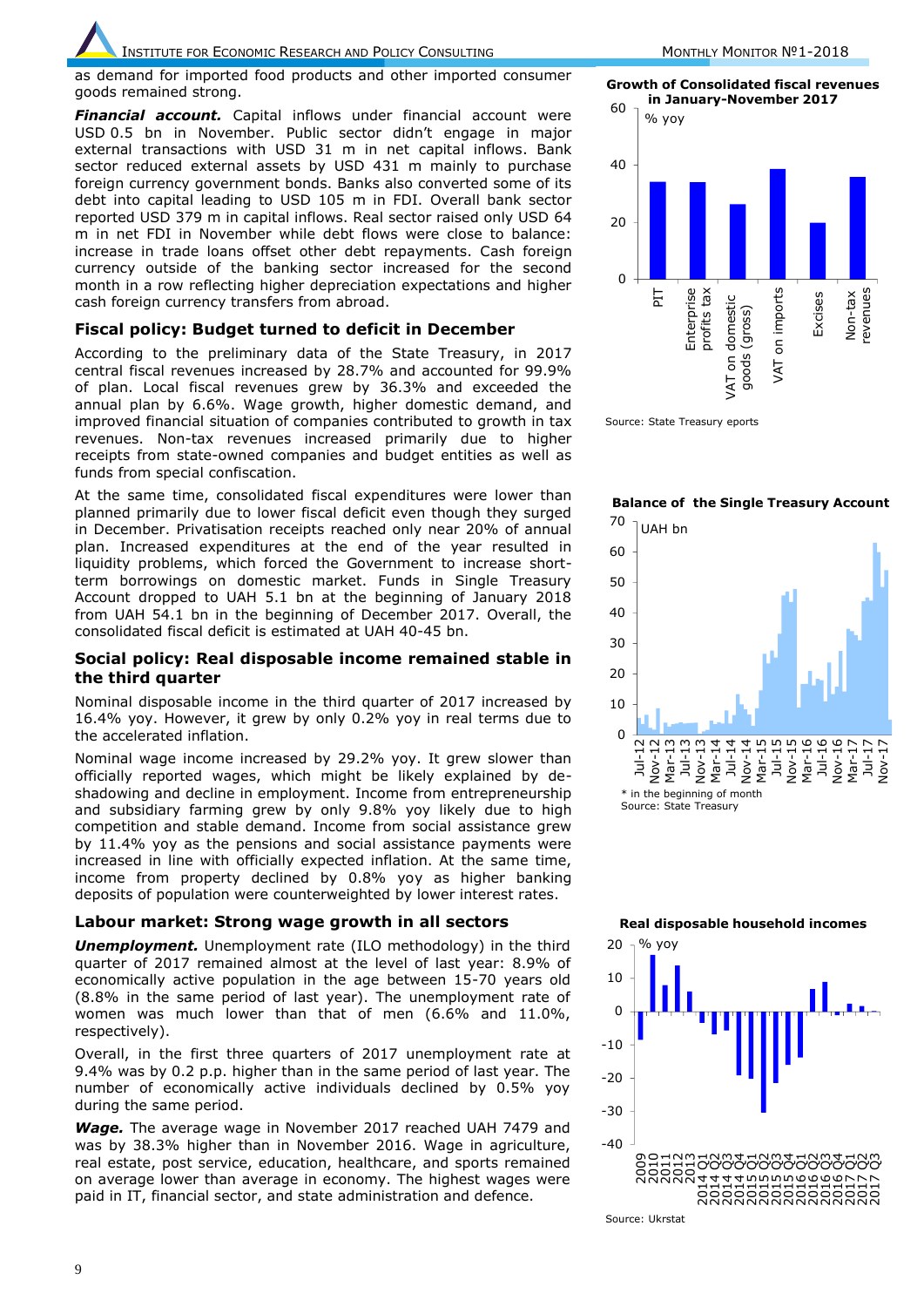INSTITUTE FOR ECONOMIC RESEARCH AND POLICY CONSULTING MONTHLY MONITOR №1-2018

The highest wage growth was reported in education (by 57.4% yoy), state administration and defence (51.7% yoy), and healthcare (49.0% yoy). The improved financial situation of companies in agriculture and in industry and surge in minimum wage resulted in growth of wages in these sectors by 44.8% yoy and 31.6% yoy, respectively.

#### **Monetary policy: Inflation moved to 13.7% yoy in December**

Consumer inflation moved to 13.7% yoy in December as CPI increased by 1.0% mom. Dairy prices continued growing at a fast clip despite a sustained decline in global prices for the last three months. This may reflect tight domestic supplies. Fruit and vegetable prices also significantly increased in December. High oil prices continued to push up gas prices increasing transport costs. Core inflation reached 9.5% yoy in December as labour costs increased and consumer demand continued growing.

On December 15, the NBU increased policy rate from 13.5% to 14.5% p.a. This was second policy rate increase over the last two monthly policy meetings. The NBU thus reversed policy rate decreases adopted in the spring of 2017. The tighter monetary policy is understandable taking into account rising inflation expectations and increasing demand pressure on inflation. However, there is significant risk that NBU has done too little and too late to contain inflation. This may increase inflation risks for 2018.

#### **Exchange rate: Hryvnia weakened in December**

Interbank UAH/USD exchange rate gradually weakened in December from UAH 27 per USD to UAH 28 per USD. This likely reflected seasonal surge in imports in December. Sales of cash foreign currency to banks were higher than purchases by USD 65 m. The NBU sold USD 183 m on net basis to reduce exchange rate volatility.

The NBU international reserves reduced slightly to USD 18.8 bn. The NBU payments to the IMF at USD 161 m offset net government receipts from foreign currency operations at USD 165 m.

#### **State debt: Domestic debt significantly increased**

In December, domestic borrowings grew significantly both in UAH and in foreign currency. Contrary to November, most auctions were successful as the Ministry of Finance increased yields, which reflects the increase in NBU discount rate to 13.5% in November and 14.5% in December. The Ministry of Finance placed UAH 5.1 bn domestic government bonds with weighted average yield at 16.1% (compared to 14.8% in November). Besides, the Government issued USD 428 m (at 4.95% p.a.) and EUR 134 m (at 3.95% p.a.) of FX-denominated bonds. However, the maturities of 88% of bonds denominated in USD were short (six months), which signals about liquidity gaps faced by the Government and its hopes that the situation is to improve in the beginning of the year.

In December, Privatbank and Oschadbank were recapitalized by UAH 16 bn and UAH 5.8 bn respectively. Overall, in 2017 non-market issues of domestic government bonds totaled UAH 70.7 bn.

5 6 7 8 9 10 11  $\vec{o}$  $\beta$  $\mathcal{S}$  $\beta$  $\ge 2014$  2015 2016 2017 **Unemployment rate (ILO)**  $0/$ 





Source: Ukrstat Source: Ukrstat \*not including AR Crimea

#### **CPI and monetary base development**



Source: Ukrstat, NBU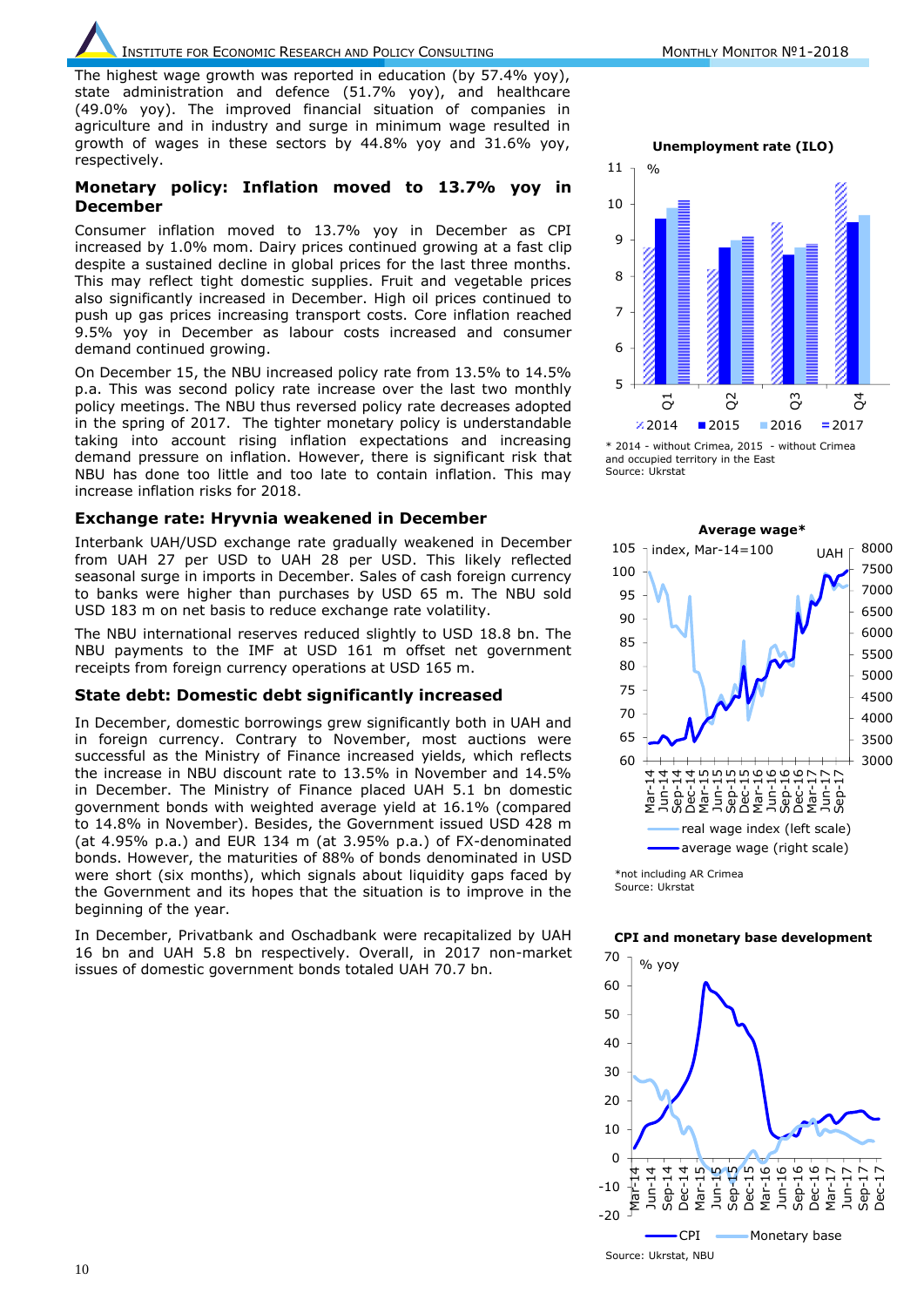#### **Tables**

|                                         |             |         |                |         |                        |        |        | 04 15 01 16 02 16 03 16 04 16 01 17 02 17 03 17 |        | Jan    | Feb    | Mar    | Apr    | May    | Jun    | Jul    | Aug    | Sep    | Oct    | Nov         | Dec      |
|-----------------------------------------|-------------|---------|----------------|---------|------------------------|--------|--------|-------------------------------------------------|--------|--------|--------|--------|--------|--------|--------|--------|--------|--------|--------|-------------|----------|
| Industrial production (real)            | % yoy cum.  | $-13.0$ | 4.5            | 2.6     | 2.5                    | 2.8    | $-0.7$ | $-0.4$                                          | $-0.3$ | 5.6    | 0.4    | $-0.7$ | $-2.0$ | $-1.3$ | $-0.4$ | $-0.3$ | $-0.4$ | $-0.3$ | $-0.2$ | $-0.1$      | $\cdots$ |
| Construction (real)                     | % yoy cum.  | $-12.3$ | 8.3            | 13.0    | 17.3                   | 17.4   | 19.4   | 24.6                                            | 23.8   | 35.0   | 21.0   | 19.4   | 17.8   | 20.8   | 24.6   | 24.2   | 25.4   | 23.8   | 23.4   | 22.5        | $\cdots$ |
| Agricultural production (real)          | % vov cum.  | $-4.8$  | $-1.7$         | $-0.3$  | 0.9                    | 6.1    | $-0.8$ | $-2.1$                                          | $-0.7$ | $-2.4$ | $-1.7$ | $-0.8$ | $-0.3$ | $-0.9$ | $-2.1$ | $-2.0$ | 0.4    | $-0.7$ | $-2.3$ | $-2.8$      | $\cdots$ |
| Retail trade turnover (real)            | % yoy cum.  | $-20.7$ | 1.6            | 2.3     | 3.3                    | 4.0    | 3.1    | 7.3                                             | 8.8    | 3.1    | 0.5    | 3.1    | 5.8    | 7.1    | 7.3    | 8.0    | 8.7    | 8.8    | 8.2    | 8.0         | $\cdots$ |
| Average wage                            | <b>UAH</b>  | 4753    | 4622           | 5072    | 5311                   | 5744   | 6323   | 6953                                            | 7268   | 6008   | 6209   | 6752   | 6659   | 6840   | 7360   | 7339   | 7114   | 7351   | 7377   | 7479        |          |
| CPI                                     | % yoy eop   | 43.3    | 20.9           | 6.9     | 7.9                    | 12.4   | 15.1   | 15.6                                            | 16.4   | 12.6   | 14.2   | 15.1   | 12.2   | 13.5   | 15.6   | 15.9   | 16.2   | 16.4   | 14.6   | 13.6        | 13.7     |
| PPI                                     | % yoy eop   | 25.4    | 10.5           | 15.7    | 19.6                   | 35.7   | 38.3   | 26.3                                            | 22.4   | 36.8   | 38.9   | 38.3   | 35.6   | 27.1   | 26.3   | 23.3   | 23.6   | 22.4   | 18.8   | 18.4        | 16.5     |
| Exports (USD)*                          | % yoy cum.  | $-27.0$ | -16.4          | $-10.1$ | $-8.0$                 | $-4.0$ | 29.3   | 21.1                                            | 18.9   | 42.0   | 28.6   | 29.3   | 23.4   | 22.8   | 21.1   | 19.6   | 19.1   | 18.9   | 18.4   | 20.1        |          |
| Imports (USD)*                          | % yoy cum.  |         | $-29.3 - 10.9$ | $-4.0$  | 0.6                    | 4.4    | 18.2   | 20.3                                            | 17.7   | 20.0   | 15.0   | 18.2   | 16.5   | 19.7   | 20.3   | 19.7   | 18.1   | 17.7   | 18.0   | 21.8        |          |
| Trade balance*                          | USD bn cum. | $-1.6$  | $-2.3$         | $-1.9$  | $-4.1$                 | $-5.8$ | $-0.9$ | $-2.3$                                          | $-4.3$ | 0.0    | $-0.5$ | $-0.9$ | $-1.1$ | $-1.6$ | $-2.3$ | $-3.2$ | $-3.6$ | $-4.3$ | $-5.0$ | $-5.8$      | $\cdots$ |
| Current account**                       | USD bn cum. | $-0.2$  | $-1.5$         | $-0.9$  | $-2.8$                 | $-3.8$ | $-0.8$ | $-1.6$                                          | $-3.0$ | 0.1    | $-0.2$ | $-0.8$ | $-0.9$ | $-1.0$ | $-1.6$ | $-2.2$ | $-2.1$ | $-3.0$ | $-3.3$ | $-3.0$      |          |
| Gross international reserves            | USD bn eop  | 13.3    | 12.7           | 14.0    | 15.6                   | 15.5   | 15.1   | 18.0                                            | 18.6   | 15.4   | 15.5   | 15.1   | 17.2   | 17.6   | 18.0   | 17.8   | 18.0   | 18.6   | 18.7   | 18.9        | 18.8     |
| Monetary Base                           | % yoy eop   | 0.8     | $-1.4$         | 1.7     | 10.6                   | 13.6   | 9.1    | 8.3                                             | 5.1    | 8.0    | 10.0   | 9.1    | 9.7    | 9.1    | 8.3    | 7.0    | 6.0    | 5.1    | 6.2    | 5.9         |          |
| Lending rate on UAH credits             | % pa, aop   | 20.7    | 20.0           | 20.9    | 17.3                   | 14.7   | 15.8   | 14.7                                            | 14.9   | 15.9   | 15.5   | 15.8   | 15.3   | 15.2   | 14.7   | 14.0   | 14.3   | 14.9   | 15.1   | 16.3        |          |
| Exchange rate (interbank)               | USD aop     | 22.90   | 25.69          |         | 25.2 17.27             | 25.90  | 27.09  | 26.44                                           | 25.93  | 27.22  | 27.05  | 26.99  | 26.82  | 26.40  | 26.09  | 25.95  | 25.65  | 26.18  | 26.67  | 26.73       | 27.52    |
| Exchange rate (official)                | USD aop     | 22.33   | 25.68          |         | 25.3 25.40 25.67       |        | 27.06  | 26.46                                           | 25.91  | 27.15  | 27.03  | 27.00  | 26.86  | 26.42  | 26.11  | 25.97  | 25.64  | 26.11  | 26.65  | 26.71       | 27.54    |
| Exchange rate (official)                | EUR aop     | 24.91   | 28.34          |         | 28.6 25.58 28.18 28.81 |        |        | 29.06                                           | 30.38  | 28.80  | 28.81  | 28.82  | 28.77  | 29.16  | 29.26  | 29.84  | 30.23  | 31.08  | 31.38  | 31.32 32.58 |          |
| Sources: Ukrstat, NBU, own calculations |             |         |                |         |                        |        |        |                                                 |        |        |        |        |        |        |        |        |        |        |        |             |          |

\* Trade in goods and services \*\* Monthly data are according to the preliminary estimates provided by the NBU

| <b>Key Economic Indicators</b> |           | 2000   | 2001   | 2002   | 2003    | 2004   | 2005   | 2006   | 2007       | 2008    | 2009    | $2010^{\circ}$ | $2011$ <sup>c</sup> | $2012^c$ | $2013^c$ | $2014^c$ | $2015^{\circ}$ | $2016^{\text{CP}}$ |
|--------------------------------|-----------|--------|--------|--------|---------|--------|--------|--------|------------|---------|---------|----------------|---------------------|----------|----------|----------|----------------|--------------------|
| Nominal GDP                    | UAH bn    | 170.1  | 204.2  | 225.8  | 267.3   | 345.1  | 441.5  | 544.2  | 720.7      | 948.1   | 913.3   | 1079.3         | 1300.0              | 1404.7   | 1465.2   | 1586.9   | 1988.5         | 2383.2             |
| Nominal GDP                    | USD bn    | 31.3   | 38.0   | 42.4   | 50.1    | 64.9   | 86.2   | 107.8  | 142.7      | 179.9   | 117.2   | 136.0          | 163.1               | 175.8    | 183.3    | 133.7    | 91.0           | 93.3               |
| GDP growth (real)              | $%$ yoy   | 5.9    | 9.2    | 5.2    | 9.6     | 12.1   | 2.7    | 7.3    | 7.9        | 2.3     | $-14.8$ | 4.1            | 5.5                 | 0.2      | 0.0      | $-6.6$   | $-9.8$         | 2.3                |
| Industrial production          | $%$ yoy   | 13.2   | 14.2   | 7.0    | 15.8    | 12.5   | 3.1    | 6.2    | 7.1        | $-5.0$  | $-20.6$ | 12.2           | 8.0                 | $-0.7$   | $-4.3$   | $-10.1$  | $-13.0$        | 2.8                |
| Agricultural production        | $%$ yoy   | 9.8    | 10.2   | 1.2    | $-11.0$ | 19.7   | $-0.1$ | 0.4    | $-5.2$     | 17.5    | 0.1     | $-1.4$         | 20.2                | $-3.9$   | 13.6     | 2.2      | $-4.8$         | 6.1                |
| <b>CPI</b>                     | % yoy aop | 28.2   | 12.0   | 0.8    | 5.2     | 9.0    | 13.5   | 9.1    | 12.8       | 25.2    | 15.9    | 9.4            | 8.0                 | 0.6      | $-0.3$   | 12.1     | 48.7           | 13.9               |
| CPI                            | % yoy eop | 25.8   | 6.1    | $-0.6$ | 8.2     | 12.3   | 10.3   | 11.6   | 16.6       | 22.3    | 12.3    | 9.1            | 4.6                 | $-0.2$   | 0.5      | 24.9     | 43.3           | 12.4               |
| PPI                            | % yoy aop | 20.9   | 8.6    | 3.1    | 7.6     | 20.5   | 16.7   | 9.6    | 19.5       | 35.5    | 6.5     | 20.9           | 19.0                | 3.7      | $-0.1$   | 17.1     | 36.0           | 20.5               |
| PPI                            | % yoy eop | 20.8   | 0.9    | 5.7    | 11.1    | 24.1   | 9.5    | 14.1   | 23.3       | 23.0    | 14.3    | 18.7           | 14.2                | 0.3      | 1.7      | 31.8     | 25.4           | 35.7               |
| Exports (gs, USD)              | $%$ yoy   | 17.9   | 9.5    | 10.7   | 24.0    | 42.6   | 7.5    | 13.4   | 27.0       | 34.3    | $-36.9$ | 26.0           | 27.5                | 3.4      | $-5.5$   | $-19.9$  | $-27.0$        | $-4.0$             |
| Imports (gs, USD)              | $%$ yoy   | 18.9   | 14.1   | 4.9    | 28.7    | 31.3   | 20.4   | 22.6   | .232<br>35 | 39.3    | $-44.2$ | 28.8           | 34.8                | 7.5      | $-3.5$   | $-28.1$  | $-29.3$        | 4.4                |
| Current account                | USD bn    | 1.5    | 1.4    | 3.1    | 2.9     | 6.9    | 2.5    | $-1.6$ | $-5.3$     | $-12.8$ | $-1.7$  | $-3.0$         | $-10.2$             | $-14.3$  | $-16.5$  | $-4.6$   | $-0.2$         | $-3.8$             |
| Current account                | % GDP     | 4.8    | 3.7    | 7.3    | 5.8     | 10.6   | 2.9    | $-1.5$ | $-3.7$     | $-7.1$  | $-1.5$  | $-2.2$         | $-6.3$              | $-8.2$   | $-9.0$   | $-3.4$   | $-0.2$         | $-4.1$             |
| FDI (net)                      | USD bn    | 0.6    | 0.8    | 0.7    | 1.4     | 1.7    | 7.5    | 5.7    | 9.218      | 9.9     | 4.7     | 5.8            | 7.0                 | 7.2      | 4.1      | 0.3      | 3.0            | 3.3                |
| <b>International reserves</b>  | USD bn    | 1.5    | 3.1    | 4.4    | 6.9     | 9.7    | 19.4   | 22.4   | 32.5       | 31.5    | 26.5    | 36.7           | 31.8                | 31.4     | 20.4     | 7.5      | 13.3           | 15.5               |
| Fiscal balance""               | % GDP     | $-0.7$ | $-1.9$ | 0.8    | $-0.2$  | $-3.0$ | $-1.9$ | $-0.7$ | $-1.1$     | $-1.5$  | $-2.4$  | $-6.0$         | $-1.8$              | $-3.6$   | $-4.4$   | $-4.6$   | $-1.6$         | $-3.1$             |
| Total state debt               | % GDP eop | 45.3   | 36.5   | 33.5   | 29.0    | 24.7   | 17.7   | 14.8   | 12.5       | 19.9    | 33.0    | 40.0           | 36.0                | 37.5     | 39.9     | 69.4     | 79.1           | 81.0               |
| External state debt (total)    | % GDP eop | 33.0   | 26.3   | 24.1   | 21.4    | 18.6   | 13.4   | 11.7   | 9.8        | 15.0    | 21.5    | 25.6           | 22.8                | 22.1     | 20.5     | 38.5     | 52.4           | 52.0               |
| Monetary base                  | % vov eop | 39.9   | 37.4   | 33.6   | 30.1    | 34.1   | 53.9   | 17.5   | 46.0       | 31.5    | 4.4     | 15.8           | 6.3                 | 6.4      | 20.3     | 8.5      | 0.8            | 13.6               |
| Exchange rate                  | USD aop   | 5.44   | 5.37   | 5.33   | 5.33    | 5.32   | 5.12   | 5.05   | 5.05       | 5.27    | 7.79    | 7.94           | 7.97                | 7.99     | 7.99     | 11.87    | 21.84          | 25.55              |
| Exchange rate                  | USD eop   | 5.44   | 5.30   | 5.33   | 5.33    | 5.31   | 5.05   | 5.05   | 5.05       | 7.70    | 7.98    | 7.96           | 7.99                | 7.99     | 7.99     | 15.77    | 24.00          | 27.19              |
| Exchange rate                  | EUR aop   | 5.03   | 4.81   | 5.03   | 6.02    | 6.61   | 6.39   | 6.34   | 6.92       | 7.71    | 10.87   | 10.53          | 11.09               | 10.27    | 10.61    | 15.72    | 24.23          | 28.29              |
| Exchange rate                  | EUR eop   | 5.10   | 4.67   | 5.53   | 6.66    | 7.22   | 5.97   | 6.65   | 7.42       | 10.86   | 11.68   | 10.57          | 0.00                | 0.00     | 11.04    | 19.26    | 26.22          | 28.42              |

Sources: Ukrstat, NBU, Ministry of Finance, own calculations ''' "Minus" denotes a consolidated fiscal deficit; without recapitalisation

<sup>c</sup> Data excludes Crimea where available

P - preliminary data

#### **Notes:**

- **avg** average **cum** cumulative **mom** month on month change **qoq** quarter on quarter change **yoy** year-on-year change
- 
- **ytd** year-to-date **p.a.** per annum
	- **eop** end of the period
	- **aop** average of the period
	- **gs** goods and services
- **NBU** National Bank of Ukraine **EPT** Enterprise profit tax **VAT** Value added tax **Ukrstat** State Statistics Service of Ukraine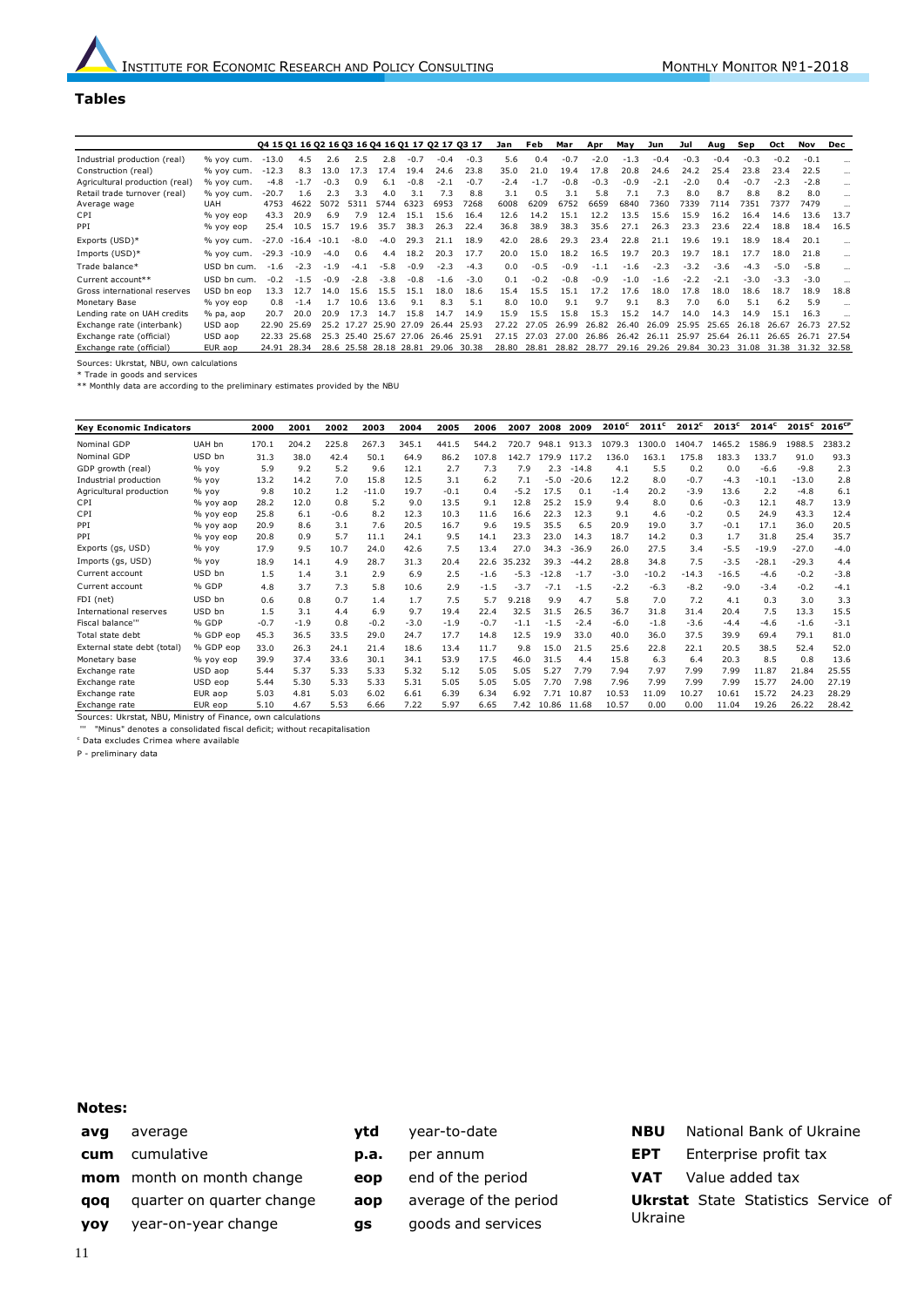#### **Quarterly trends**

| <b>National accounts</b>                                                                                                                                                     |                      | 03 12          | 04 12   | 01 13        | 02 13          | Q3 13          | 04 13       | Q1 14        | Q2 14   | Q3 14   | Q4 14 Q1 15 Q2 15 Q3 15 |           |             |                | Q4 15 Q1 16 Q2 16 |                 |         |         | 7231         | Q3 16 Q4 16 Q1 17 Q2 17 |                    | 03 17          |
|------------------------------------------------------------------------------------------------------------------------------------------------------------------------------|----------------------|----------------|---------|--------------|----------------|----------------|-------------|--------------|---------|---------|-------------------------|-----------|-------------|----------------|-------------------|-----------------|---------|---------|--------------|-------------------------|--------------------|----------------|
| GDP                                                                                                                                                                          | UAH bn               | 387.1          | 379.2   | 303.8        | 354.8          | 398.0          | 408.6       | 316.9        | 382.4   | 440.5   | 447.1                   | 376.0     | 456.7       | 567.0          | 588.8             | 455.6           | 535.3   | 669.2   |              | 583.9                   | 657.0              | 821.3          |
| GDP (real)                                                                                                                                                                   | % yoy                | $-1.3$         | $-2.4$  | $-1.3$       | $-1.2$         | $-1.1$         | 3.4         | $-1.0$       | $-4.3$  | $-5.3$  | $-14.4$                 | $-16.0$   | $-14.5$     | $-7.0$         | $-2.4$            | 0.1             | 1.5     | 2.3     | 4.8          | 2.5                     | 2.3                | 2.1            |
| Household consumption (real)                                                                                                                                                 | % yoy                | 10.2           | 4.9     | 5.9          | 8.7            | 6.8            | 6.3         | 3.3          | $-7.8$  | $-13.9$ | $-12.2$                 | $-21.0$   | $-27.8$     | $-20.0$        | $-14.6$           | $-2.2$          | 4.0     | 4.7     | 0.9          | 2.8                     | 6.9                | 5.4            |
| State consumption (real)                                                                                                                                                     | % yoy                | 9.7            | 1.1     | 2.0          | $-0.9$         | $-1.5$         | $-2.9$      | $-5.9$       | 5.2     | 0.1     | 4.5                     | 0.9       | $-5.6$      | $-0.8$         | 11.1              | 2.7             | $-1.5$  | 2.0     | $-2.2$       | 4.2                     | $-7.8$             | 4.3            |
| Gross fixed capital formation (real)                                                                                                                                         | % yoy                | $-2.9$         | $-2.1$  | 6.1          | $-18.1$        | $-8.9$         | $-8.7$      | $-19.9$      | $-19.3$ | $-28.0$ | $-26.5$                 | $-23.8$   | $-14.2$     | $-5.0$         | 1.5               | 4.5             | 17.8    | 23.9    | 27.1         | 20.1                    | 23.7               | 15.8           |
| Exports of goods and services (real)                                                                                                                                         | % yoy                | $-1.8$         | $-7.2$  | $-7.4$       | $-13.5$        | -6.8           | $-4.5$      | $-5.1$       | $-2.3$  | $-16.8$ | $-31.1$                 | $-21.9$   | $-18.0$     | $-6.8$         | $-3.5$            | $-4.1$          | $-7.2$  | $-3.7$  | 9.7          | $-0.4$                  | $-2.1$             | 6.9            |
| Imports of goods and services (real)                                                                                                                                         | % yoy                | 6.6            | $-0.2$  | 1.3          | $-15.7$        | 1.7            | $-0.6$      | $-11.8$      | $-10.9$ | $-32.3$ | $-29.6$                 | $-18.1$   | $-28.1$     | $-13.0$        | $-11.9$           | $-3.6$          | $-0.1$  | 16.1    | 19.6         | 2.9                     | 4.6                | 13.2           |
| Agriculture, hunting, forestry (real)*                                                                                                                                       | % yoy                | $-8.0$         | $-3.5$  | 5.7          | 21.7           | $-2.8$         | 36.5        | 5.7          | $-9.1$  | 25.6    | $-20.6$                 | $-4.7$    | $-11.6$     | $-3.8$         | $-2.5$            | $-1.5$          | 0.6     | 1.1     | 18.4         | $-0.7$                  | $-2.9$             | $-0.1$         |
| Manufacturing industry (real)*                                                                                                                                               | % yoy                | $-4.9$         | $-6.6$  | $-9.3$       | $-9.9$         | $-10.6$        | $-9.8$      | $-3.2$       | $-5.4$  | $-12.7$ | $-13.2$                 | $-25.2$   | $-22.5$     | $-9.2$         | $-2.3$            | 8.0             | 4.0     | 0.2     | 2.7          | 11.7                    | 4.2                | 4.8            |
| Construction (real)*                                                                                                                                                         | % yoy                | $-14.3$        | $-18.7$ | $-16.1$      | $-19.4$        | $-8.0$         | $-4.4$      | 4.7          | $-14.0$ | $-26.3$ | $-30.8$                 | $-36.6$   | $-30.6$     | $-15.6$        | 6.0               | 9.8             | 17.2    | 20.2    | 15.6         | 21.3                    | 28.8               | 25.2           |
| Trade, repair services (real)*                                                                                                                                               | % yoy                | $-0.5$         | $-2.0$  | 0.2          | $-1.2$         | 0.9            | 0.9         | $-3.0$       | $-7.2$  | $-18.4$ | $-26.6$                 | $-26.5$   | $-19.9$     | $-14.2$        | 2.6               | 3.6             | 6.7     | 3.7     | 1.9          | 3.1                     | 3.8                | 5.7            |
| Transport (real)*                                                                                                                                                            | % yoy                | $-8.3$         | $-10.5$ | $-1.7$       | $-0.8$         | 1.3            | 2.7         | $-7.8$       | $-10.9$ | $-10.1$ | $-11.0$                 | $-10.5$   | $-2.4$      | 0.3            | 2.2               | 6.2             | 2.5     | 0.7     | 3.2          | 4.7                     | 4.1                | 6.3            |
| <b>Balance of payments (BPM6)</b>                                                                                                                                            |                      |                |         |              |                |                |             |              |         |         |                         |           |             |                |                   |                 |         |         |              |                         |                    |                |
| Current account balance                                                                                                                                                      | USD bn               | $-3.9$         | $-4.8$  | $-3.2$       | $-2.3$         | $-6.0$         | $-5.0$      | $-1.3$       | $-0.8$  | $-1.2$  | $-1.4$                  | $-0.4$    | 0.3         | 0.2            | $-0.3$            | $-1.5$          | 0.5     | $-1.9$  | $-1.0$       | $-0.8$                  | $-0.3$             | $-1.7$         |
| Current account balance                                                                                                                                                      | % of GDP             | $-8.1$         | $-10.1$ | $-8.4$       | $-5.1$         | $-12.1$        | $-9.8$      | $-3.5$       | $-2.5$  | $-3.3$  | $-6.7$                  | $-2.4$    | 1.5         | 0.9            | $-1.2$            | $-8.4$          | 2.6     | $-7.1$  | $-3.4$       | $-3.5$                  | $-1.0$             | $-5.2$         |
| Trade balance in goods                                                                                                                                                       | USD <sub>m</sub>     | -5503          | $-6233$ | 4635         | -3677          | $-7881$        | -5935       | $-2195$      | $-1185$ | 1412    | 2336                    | $-1147$   | $-496$      | $-689$         | $-1123$           | $-1941$         | $-685$  | $-2147$ | $-2235$      | $-1428$                 | $-1897$            | $-2819$        |
| Trade balance in services                                                                                                                                                    | USD <sub>m</sub>     | 2361           | 1578    | 1349         | 1504           | 2575           | 1066        | 937          | 443     | 456     | 686                     | 604       | 418         | 309            | 420               | 286             | 308     | 108     | 507          | 421                     | 608                | 503            |
| Direct investment (FDI)**                                                                                                                                                    | USD <sub>m</sub>     | 2037           | 1876    | 1082         | 496            | 1510           | 991         | $-665$       | $-319$  | 725     | 558                     | 397       | 907         | 890            | 818               | 1366            | 760     | 999     | 143          | 464                     | 1029               | 347            |
| Gross international reserves                                                                                                                                                 | USD bn               | 29.3           | 24.5    | 24.7         | 23.2           | 21.6           | 20.4        | 15.1         | 17.1    | 16.4    | 7.5                     | 10.0      | 10.3        | 12.8           | 13.3              | 12.7            | 14.0    | 15.6    | 15.5         | 15.1                    | 18.0               | 18.6           |
| Exchange rate (interbank), UAH/USD                                                                                                                                           | aop                  | 8.09           | 8.11    | 8.11         | 8.14           | 8.15           | 8.21        | 9.14         | 11.71   | 12.58   | 13.56                   | .23<br>21 | 21.26       | 21.74          | 22.90             | 25.69           | 25.23   | 17.27   | 25.90        | 27.09                   | 26.44              | 25.93          |
| Exchange rate (official), UAH/USD                                                                                                                                            | aop                  | 7.99           | 7.99    | 7.99         | 7.99           | 7.99           | 7.99        | 8.86         | 12.71   | 12.58   | 21.18                   | 21.33     | 21.23       | 21.69          | 22.33             | 25.68           | 25.26   | 25.40   | 25.67        | 27.06                   | 26.46              | 25.91          |
| <b>Fiscal indicators</b>                                                                                                                                                     |                      |                |         |              |                |                |             |              |         |         |                         |           |             |                |                   |                 |         |         |              |                         |                    |                |
| Consolidated fiscal revenues                                                                                                                                                 | % of GDP             | 28.2           | 33.6    | 35.2         | 29.4           | 28.9           | 28.6        | 35.4         | 29.4    | 24.7    | 27.4                    | 37.3      | 34.7        | 29.8           | 31.3              | 35.9            | 32.9    | 27.8    | 35.6         | 37.8                    | 75.5               | 112.8          |
| Personal income tax                                                                                                                                                          | % of GDP             | 4.5            | 5.0     | 5.3          | 5.1            | 4.6            | 4.8         | 5.1          | 4.7     | 4.2     | 5.0                     | 5.5       | 5.3         | 4.5            | 5.1               | 6.3             | 6.3     | 5.4     | 5.6          | 6.7                     | 12<br>$\mathbf{Q}$ | 20.1           |
| Enterprise profits tax                                                                                                                                                       | % of GDP             | 2.9            | 4.2     | 6.1          | 3.4            | 3.0            | 3.0         | 4.9          | 2.5     | 1.9     | 1.5                     | 4.4       | 1.7         | 1.2            | 1.3               | 3.5             | 2.1     | 1.9     | 2.8          | 2.5                     | 5.3                | 8.1            |
| Value-added tax                                                                                                                                                              | % of GDP             | 8.6            | 10.0    | 9.7          | 9.0            | 8.1            | 8.4         | 8.7          | 9.5     | 6.8     | 10.1                    | 11.4      | 9.1         | 8.0            | 8.2               | 11.7            | 11.4    | 8.1     | 9.3          | 13.7                    | 22.5               | 34.1           |
| Excise tax                                                                                                                                                                   | % of GDP             | 2.8            | 2.4     | 3.1          | 2.6            | 2.3            | 2.2         | 2.5          | 3.0     | 3.0     | 2.8                     | 3.3       | 3.4         | 3.0            | 3.1               | 4.1             | 5.1     | 4.1     | 3.9          | 4.4                     | 8.3                | 13.1           |
| Consolidated fiscal expenditures                                                                                                                                             | % of GDP             | 30.7           | 41.3    | 36.9         | 35.8           | 30.1           | 35.9        | 35.2         | 34.7    | 27.2    | 35.5                    | 33.5      | 34.9        | 26.1           | 41.9              | 35.1            | 35.6    | 30.8    | 38.6         | 37.1                    | 67.6               | 106.5          |
| Current expenditures                                                                                                                                                         | % of GDP             | 27.8           | 37.3    | 35.6         | 33.9           | 28.2           | 33.2        | 34.8         | 33.7    | 25.8    | 33.6                    | 31.8      | 33.6        | 24.0           | 38.0              | 34.2            | 33.9    | 27.9    | 33.0         | 36.2                    | 64.6               | 100.0          |
| Capital expenditures                                                                                                                                                         | % of GDP             | 2.9            | 4.0     | 1.3          | 1.9            | 1.9            | 2.8         | 0.5          | 1.0     | 1.4     | 1.9                     | 1.7       | 1.3         | 2.1            | 3.9               | 0.9             | 1.7     | 2.9     | 5.6          | 0.9                     | 3.0                | 6.5            |
| Consolidated fiscal balance                                                                                                                                                  | % of GDP             | $-3.0$         | $-7.8$  | $-1.9$       | $-6.3$         | $-1.5$         | $-7.3$      | 0.1          | $-5.3$  | $-2.8$  | $-8.8$                  | 3.7       | 0.4         | $-3.6$         | 10.8              | 0.8             | $-2.8$  | $-3.0$  | $-3.2$       | 0.7                     | 7.9                | 6.3            |
|                                                                                                                                                                              | % of GDP             | 0.1            | 0.4     | 0.0          |                | 0.2            | 0.1         |              | 0.0     | 0.0     | 0.1                     |           | 0.0         |                | 0.0               |                 |         |         |              |                         | 0.0                | 0.5            |
| Privatisation receipts                                                                                                                                                       |                      |                |         |              | 0.0            |                |             | 0.0          |         |         |                         | 0.0       |             | 0.0            |                   | 0.0             | 0.0     | 0.0     | 0.0          | 0.0                     |                    |                |
| <b>Banking system</b>                                                                                                                                                        | % yoy                |                |         |              |                |                |             |              |         |         |                         |           |             |                |                   |                 |         |         |              |                         |                    |                |
| Monetary aggregate M0                                                                                                                                                        | cum                  | 5.2            | 5.5     | 9.7          | 9.8            | 12.3           | 17.0        | 19.2         | 31.9    | 28.8    | 19.0                    | 6.0       | $-1.3$      | $-6.2$         | $-0.1$            | $-5.3$          | 0.3     | 8.0     | 11.2         | 7.8                     | 7.2                | 4.7            |
| Monetary aggregate M2                                                                                                                                                        | % yoy<br>cum         | 10.7           | 13.1    | 16.0         | 17.9           | 19.2           | 17.5        | 17.7         | 13.4    | 14.2    | 5.4                     | 9.0       | 3.1         | 5.6            | 4.0               | $-1.7$          | 6.3     | 12.6    | 10.9         | 6.7                     | 6.5                | 6.6            |
|                                                                                                                                                                              | % yoy                |                |         |              |                |                |             |              |         |         |                         |           |             |                |                   |                 |         |         |              |                         |                    |                |
| Household deposits in national currency                                                                                                                                      | cum                  | 16.3           | 16.3    | 19.1         | 26.5           | 33.4           | 38.0        | 7.9          | $-2.3$  | $-12.3$ | $-22.1$                 | $-19.1$   | $-17.7$     | $-16.6$        | $-1.0$            | 4.3             | 9.4     | 15.1    | 5.4          | 10.5                    | 12.8               | 13.5           |
| Household deposits in foreign currency                                                                                                                                       | % yoy<br><b>CUIT</b> | 17.0           | 21.8    | 17.0         | 14.7           | 8.4            | 0.9         | 19.8         | 10.2    | 5.5     | 18.0                    | 25.4      | 11.6        | 3.7            | $-2.4$            | $-16.1$         | $-2.7$  | 12.1    | 10.9         | $-1.5$                  | 1.4                | $-0.8$         |
|                                                                                                                                                                              | % yoy                |                |         |              |                |                |             |              |         |         |                         |           |             |                |                   |                 |         |         |              |                         |                    |                |
| Com. bank credits in national currency                                                                                                                                       | cum<br>% yoy         | 9.1            | 7.7     | 8.6          | 7.4            | 10.2           | 16.9        | 12.3         | 4.9     | $-0.8$  | $-9.1$                  | -11.0     | -11.8       | $-15.8$        | $-20.8$           | $-16.6$         | -13.3   | $-1.5$  | 16.4         | 17.1                    | 21<br>.3           | 19.0           |
| Com. bank credits in foreign currency                                                                                                                                        | cum                  | -9.9           | $-7.3$  | $-4.4$       | $-0.4$         | 0.8            | 2.8         | 36.4         | 38.5    | 49.1    | 53.5                    | 58.4      | 29.2        | 18.7           | 15.9              | $-15.0$         | $-2.0$  | 2.0     | $-9.9$       | $-21.4$                 | $-18.3$            | $-19.4$        |
|                                                                                                                                                                              | % vov                |                |         |              |                |                |             |              |         |         |                         |           |             |                |                   |                 |         |         |              |                         |                    |                |
| Long-term com. bank credits                                                                                                                                                  | cum                  | $-8.0$<br>59.1 | $-6.6$  | $-5.6$       | $-2.7$         | $-0.5$<br>55.1 | 2.9<br>53.2 | 26.3<br>58.5 | 24.4    | 24.6    | 21.7<br>59.5            | 17.9      | 3.1<br>57.6 | $-5.7$<br>60.7 | $-10.5$<br>55.4   | $-18.1$<br>55.6 | $-10.3$ | $-1.1$  | 19.2<br>64.9 | 14.8                    | 18.7               | $-6.8$<br>53.0 |
| Long-term com. bank credits<br>Average lending rate on national                                                                                                              | % of total           |                | 57.8    | 55.9         | 55.7           |                |             |              | 59.1    | 59.8    |                         | 58.5      |             |                |                   |                 | 55.8    | 55.9    |              | 67.2                    | 66.8               |                |
| currency credits                                                                                                                                                             | % p.a.               | 19.5           | 20.8    | 16.2         | 15.3           | 15.3           | 16.5        | 18.4         | 17.5    | 16.4    | 16.6                    | 19.9      | 23.1        | 21.1           | 20.7              | 20.0            | 20.9    | 17.3    | 14.7         | 15.7                    | 15.1               | 14.4           |
| Average lending rate on foreign<br>currency credits                                                                                                                          | % n a                | 8.5            | 8.8     | $Q$ $\Delta$ | Q <sub>1</sub> | 9.6            | 8.8         | 8.7          | $Q$ $d$ | 9.2     | 8.8                     | 8.2       | 9.3         | 9.2            | 9.1               | 8.9             | 9.1     | 8.3     | 8.5          | 8.0                     | 8.0                | 7.2            |
| Sources: National Bank of Ukraine, State Committee of Statistics, State Treasury, Ministry of Finance, Reuters, IER estimates<br>* change in value added<br>** Inflow of FDI |                      |                |         |              |                |                |             |              |         |         |                         |           |             |                |                   |                 |         |         |              |                         |                    |                |